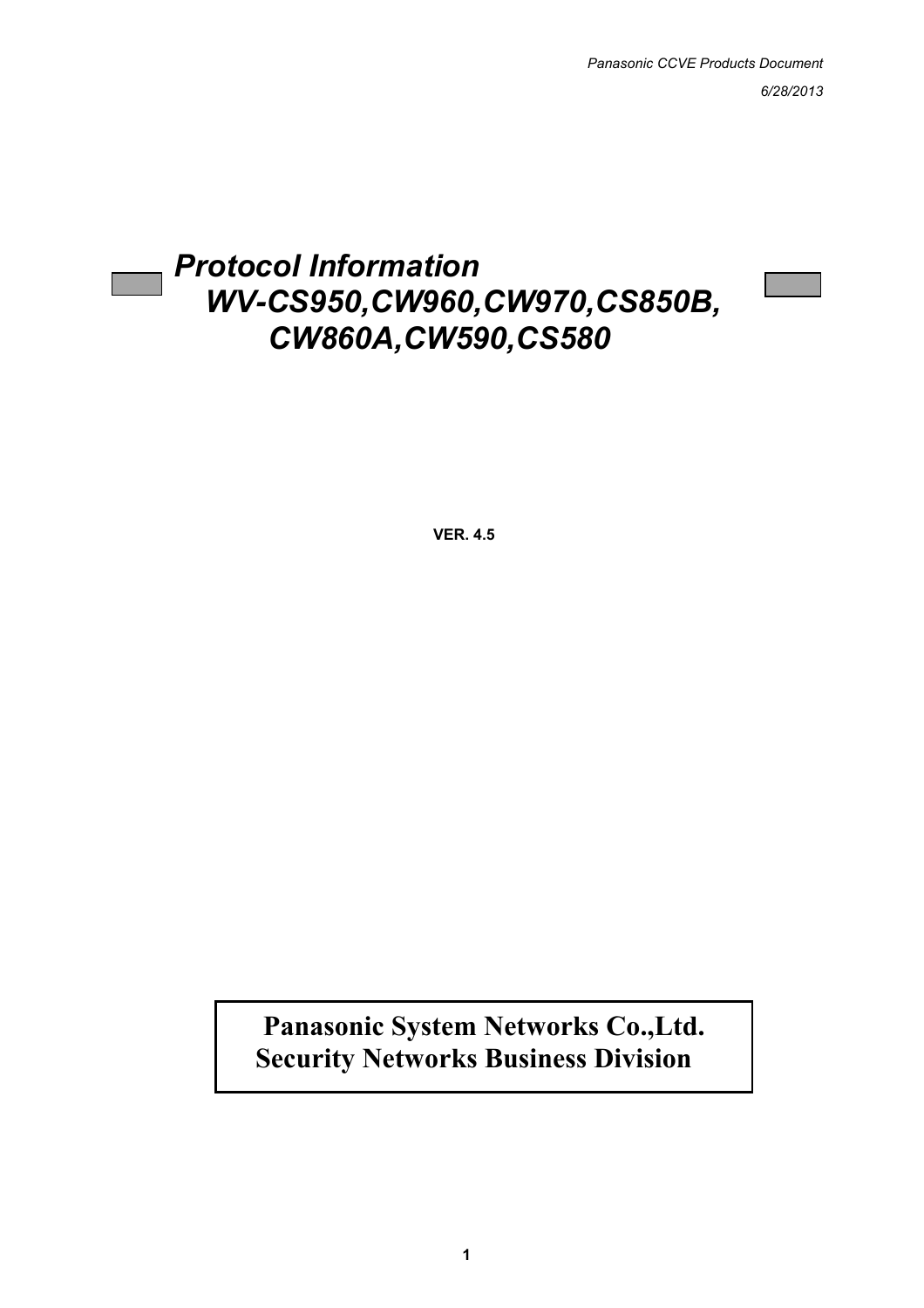#### **History**

| Date             | Comment               | Page                                       |
|------------------|-----------------------|--------------------------------------------|
| 15 Feb. 2000     | <b>First edition</b>  |                                            |
| 15 Nov. 2000     | Miner upgrade edition | 3(+ascii code)                             |
|                  |                       | 5(+STOP command ex.)                       |
| 11 Dec 2000      | Ver. $2.0$            | 2.7(Revise)                                |
|                  |                       | 4,5,6 (Add.)                               |
| 15 May 2001      | Ver. 2.1              | 3 New protocol revised                     |
| 22 Aug. 2001     | Ver. 2.2              | 7. Setup reset commands                    |
| 31 Oct. 2001     | Ver. 3.0              | CS850A 256 step PT command, page 21        |
| <b>July 2002</b> | Ver. 3.1              | P7 ATW offset, LL phase, P14 QID code      |
| Jan 2003         | Ver. 3.2              | SD ON Page 6                               |
| May 2005         | Ver. $4.0$            | Support CS950 (2.3 2.4 5)                  |
|                  |                       | 4 Absolute Position Control (Add.)         |
| Nov 2006         | Ver. 4.1              | Support CW960(No change)                   |
| Jan 2007         | Ver. 4.2              | Support CW970(2.4 6)                       |
| April 28, 2011   | Ver. 4.3              | Support CW590, CS580 (No change)           |
|                  |                       | 3 New Protocol(Add.)                       |
|                  |                       | 4 Absolute Position Control (Add.)         |
| April 28, 2011   | Ver. 4.4              | 3 New Protocol(Add.)                       |
| June 25, 2013    | Ver. 4.5              | 2.9.3 Communication Configuration (Modify) |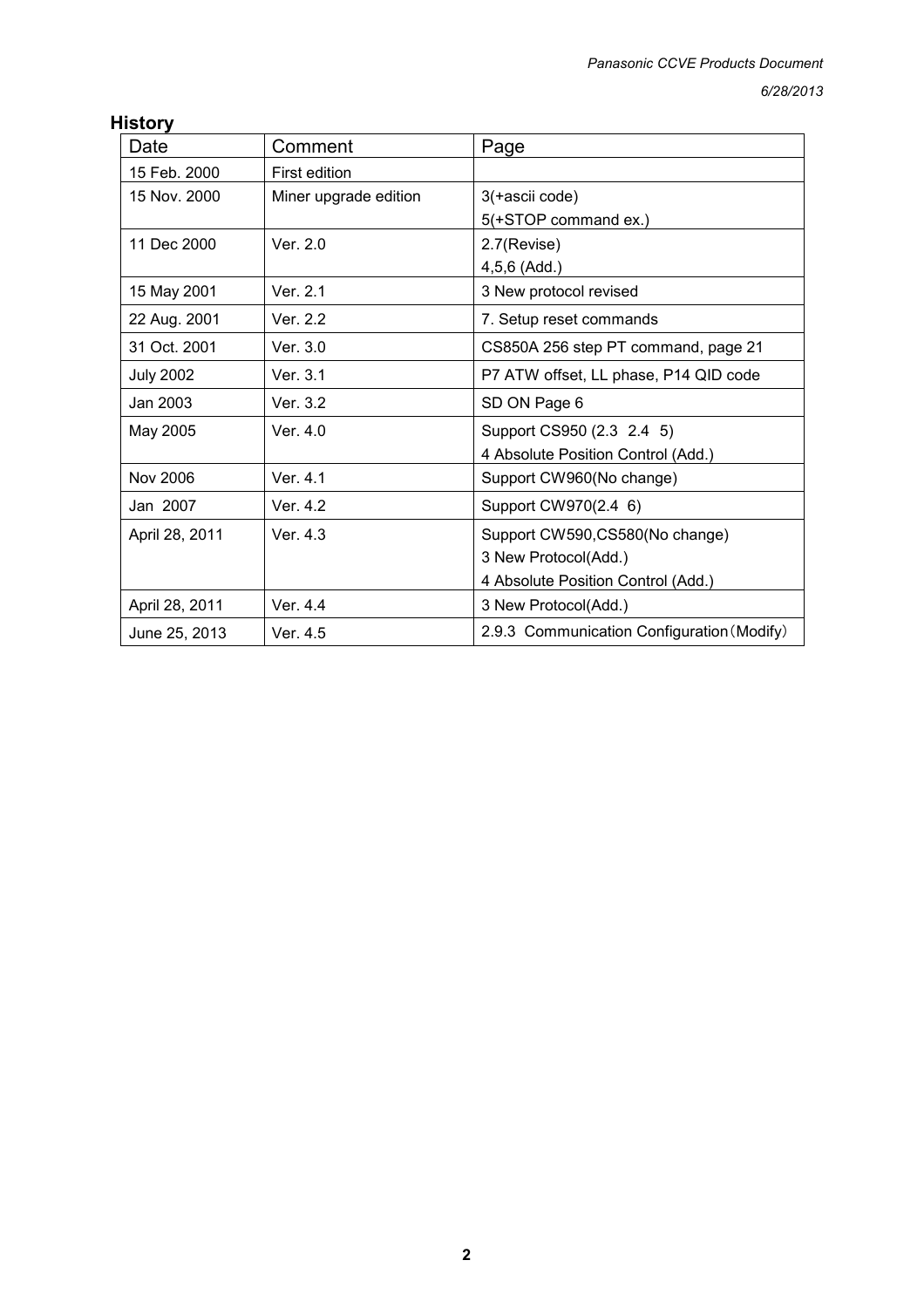## **Contents**

## **1. Protocol mode**

## **2. Conventional Protocol**

- 2.1 Command Structure.
- 2.2 Communication Procedure
- 2.3 Camera Function Command
- 2.4 Receiver Function Command
- 2.5 PTZ Control (Conventional Protocol)
- 2.6 Preset Position Call command.
- 2.7 Direct Preset Position SET Command
- 2.8 Normal Preset Position SET Command
- 2.9 System Command
	- 2.9.1 Alarm
	- 2.9.2 Device ID request
	- 2.9.3 Communication Configuration

## **3. New Protocol**

- 3.1 One Way Command
	- 3.1.1 Command Structure
	- 3.1.2 Command Answer
- 3.2 Pan/Tilt Command
- 3.3 Focus Command
- 3.4 Preset Command
- 3.5 256 steps PTZ commands

**4. Absolute Position Control** *compatible in CS850A and later model*

- 4.1 Get Positioning Data from Dome Camera (PTZ)
	- 4.1.1 Pan Position
	- 4.1.2 Tilt Position
	- 4.1.3 Zoom Ratio
- 4.2 Set Positioning Data to Dome Camera
	- 4.2.1 Pan Position
	- 4.2.2 Tilt Position
	- 4.2.3 Pan/Tilt Position
	- 4.2.4 Zoom Ratio
	- 4.2.5 Focus Distance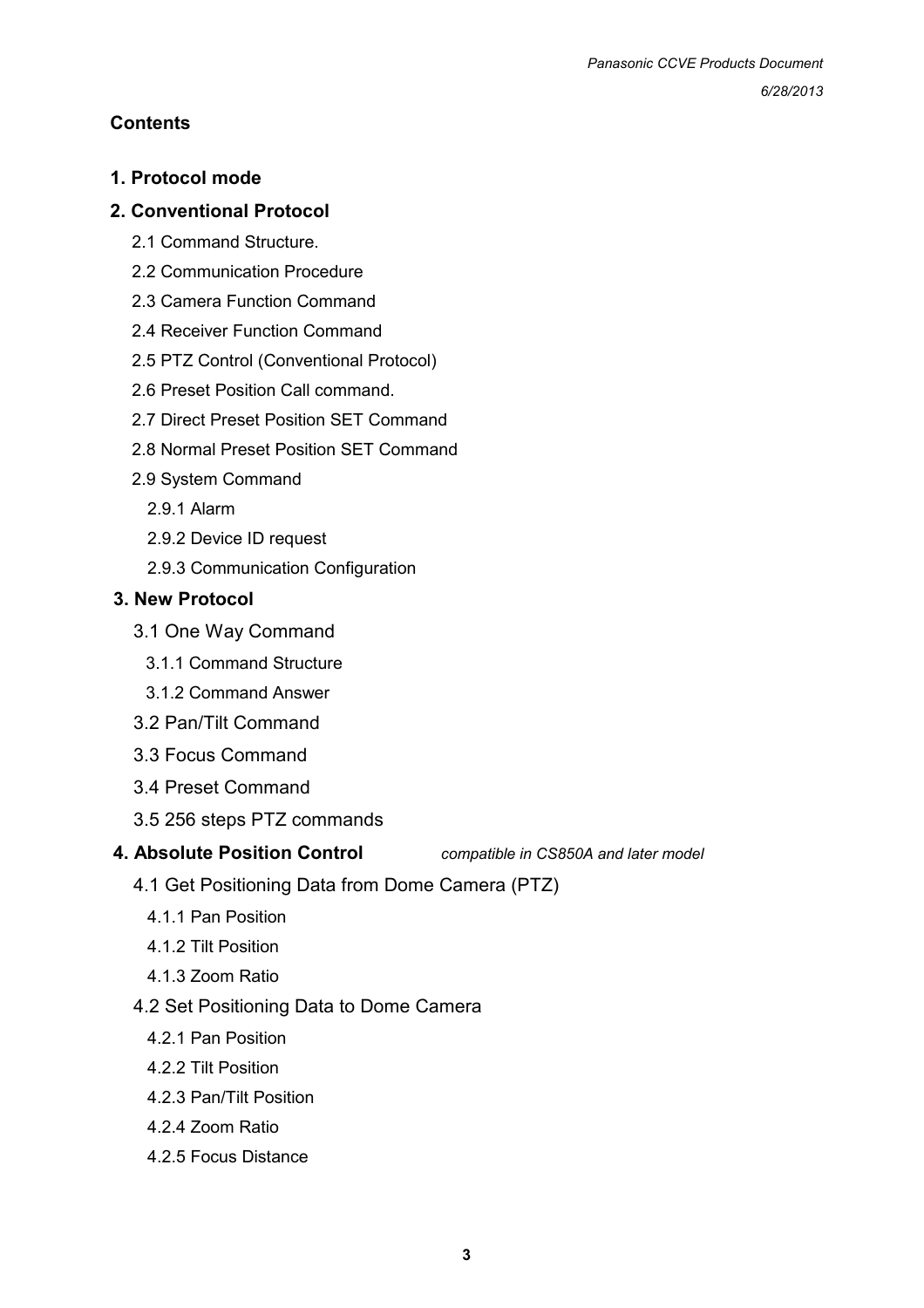## **5. Direct Function Command**

## **6. Auto Tracking Control** *only for CW970 model*

- 6.1 Control Auto Tracking
	- 6.1.1 Search in the whole area and start Auto-Tracking
	- 6.1.2 Select the target and start Auto-Tracking
	- 6.1.3 Stop Auto-Tracking
- 6.2 Get the Information of Auto Tracking
	- 6.2.1 Get the Status of Auto-Tracking
	- 6.2.2 Get the Information of PTZ movement during Auto-Tracking

## **7. Gateway Mode**

**8. Wiring** 

Note: Additional items for CS950 are written in blue.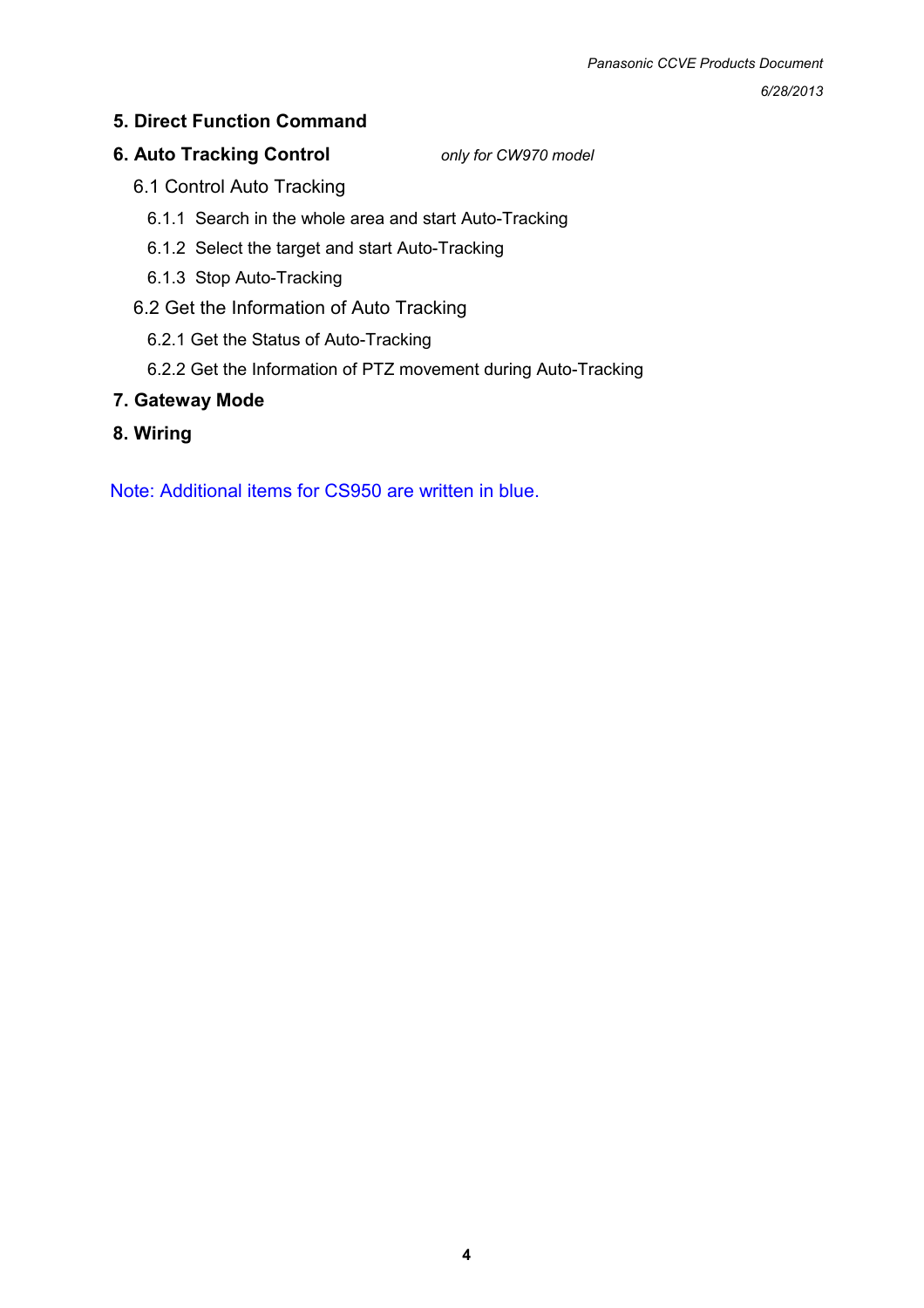## **1. Protocol mode**

WV-CS850 supports two different protocols. One is Panasonic conventional camera protocol, which is compatible with CS600, CS650 etc. The other is Panasonic new camera protocol, which enables faster PTZF operations. Panasonic new camera protocol is automatically selected when CS850 is connected to a Panasonic controller/switcher, which supports the new protocol such as CU161, MP204 with CU360. Panasonic conventional protocol is applicable for general commands such as AGC, ALC, shutter etc even when connected to CU161 or MP204 with CU360.

### **2. Conventional Protocol**

- 2.1 Command structure.
- 2.1.1 Single Command
	- Ex. Shutter 1/250 ON

## **STX G C 7 : 0 0 2 1 1 0 C ETX**

| G C         | : Command header, GC:Camera Control Command                              |
|-------------|--------------------------------------------------------------------------|
| $7^{\circ}$ | : Number of commands. Refer Fig $-1$                                     |
| 002         | : Command distination, 002: Camera functions, 202: Receiver functions    |
| 1           | : Command type, 1:Control command, 0:Status request command, 2:Text data |
| 10C         | : Function(1/250 ON), Refer table 1 Camera function command.             |
|             |                                                                          |
|             |                                                                          |

|            | <b>Number of Commands</b> |                                | <b>Number of Commands</b> |
|------------|---------------------------|--------------------------------|---------------------------|
| 37hex      | $1(7 \text{ bytes})$      | 66hex                          | $6(47$ bytes)             |
| F 46hex    | $2(15$ bytes)             | 6Ehex<br>n                     | $7(55$ bytes)             |
| 4Ehex<br>N | $3(23$ bytes $)$          | 76hex<br>v                     | $8(63$ bytes)             |
| 56hex      | 4(31 bytes)               | 7Ehex<br>$\tilde{\phantom{a}}$ | 9(71 bytes)               |
| Λ<br>5Ehex | $5(39b$ ytes)             | 28hex                          | $10(79$ bytes)            |

<Fig-1> When sending two commands, use G C F instead of G C 7.

2.1.2 Single Command (Answer)

After sending a command, following answer will be received.

## Ex. Shutter 1/250 ON  **STX G C 7 : 0 0 2 E 1 0 C ETX**

- E : In case Command type =  $0, E : OK, D : NG$ 
	- : In case Command type = 1, E : OK, D : NG
	- : In case Command type = 2, 9 : OK, D : NG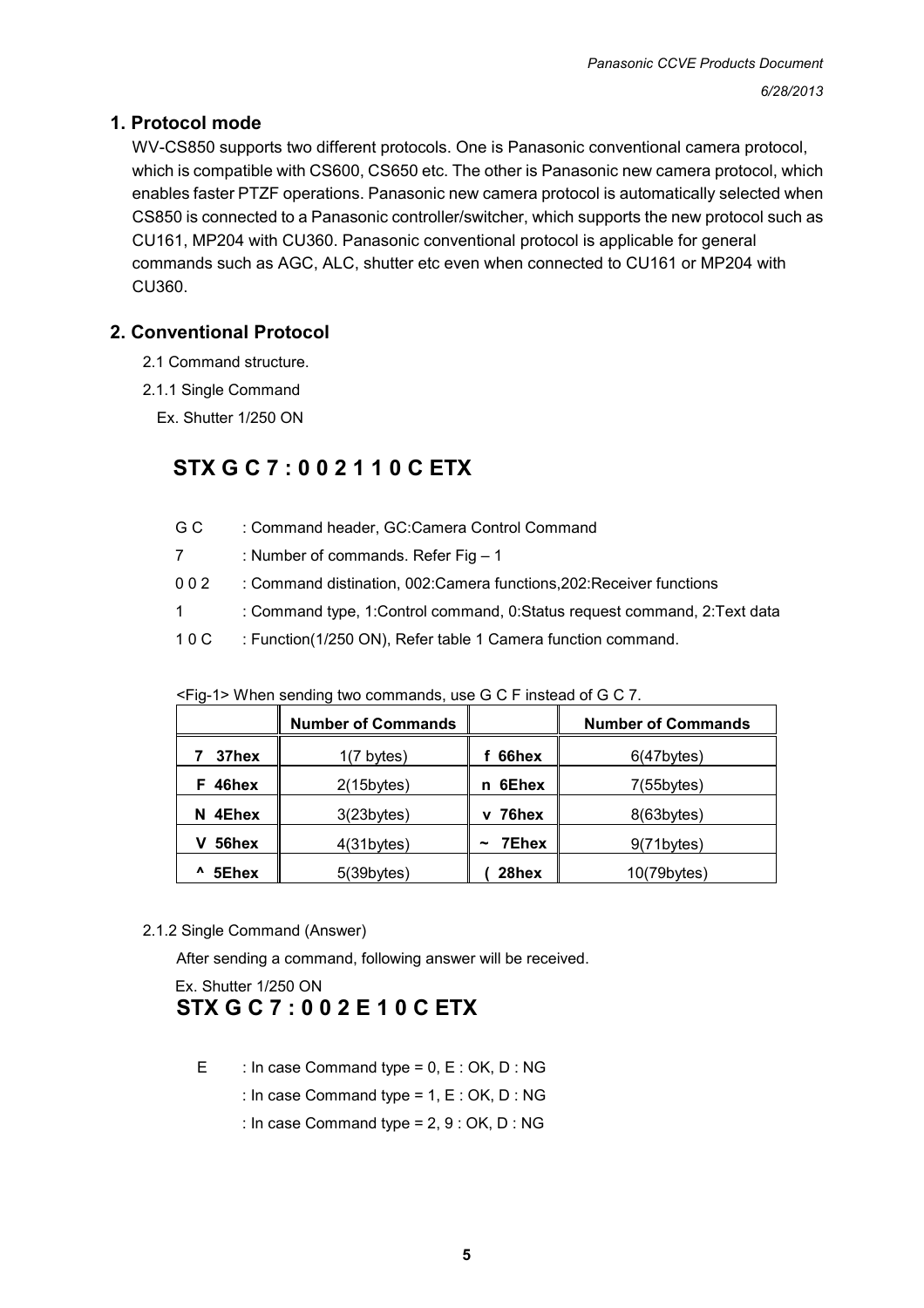#### 2.1.3 Multiple Commands

Ex. Preset Position Call **STX G C F : 2 0 2 1 4 0 0 : 2 0 2 2 0 0 0 ETX**  STX :02hex of ASCII code table G C : Command header, GC:Camera Control Command F : Number of commands. Refer Fig – 1

- 2 0 2 : Command distination, 002: Camera functions, 202: Receiver functions
- 1 : Command type, 1:Control command, 0:Status request command, 2:Text data
- 4 0 0 : Function (Preset position call), Refer table 2 Receiver function command.
- 2 0 2 : Command distination, 002: Camera functions, 202: Receiver functions
- 2 : Command type, 1:Control command, 0:Status request command, 2:Text data
- 0 0 0 : Text data (Position 1), Refer ??? table.
- ETX :03hex of ASCII code table

#### 2.1.4 Multiple Commands (Answer)

Ex. Preset Position Call

#### Answer 1

## **STX G C 7 : 2 0 2 E 4 0 0 ETX**

#### Answer 2

## **STX G C 7 : 2 0 2 9 0 0 0 ETX**

#### 2.1.5 Unit Address

When multiple units are daisy chain connected, a command must have unit address as shown bellow.

Ex. Shutter 1/250 ON

## **STX A D 0 0 ; G C 7 : 0 0 2 1 1 0 C ETX**

A D 0 0 : Unit Address 00 – 99, ZZ

Note : Only address 01 – 96 is available for CSR camera series.

 Only address 01 – 16 is available for WV-RM70. ZZ controls all units.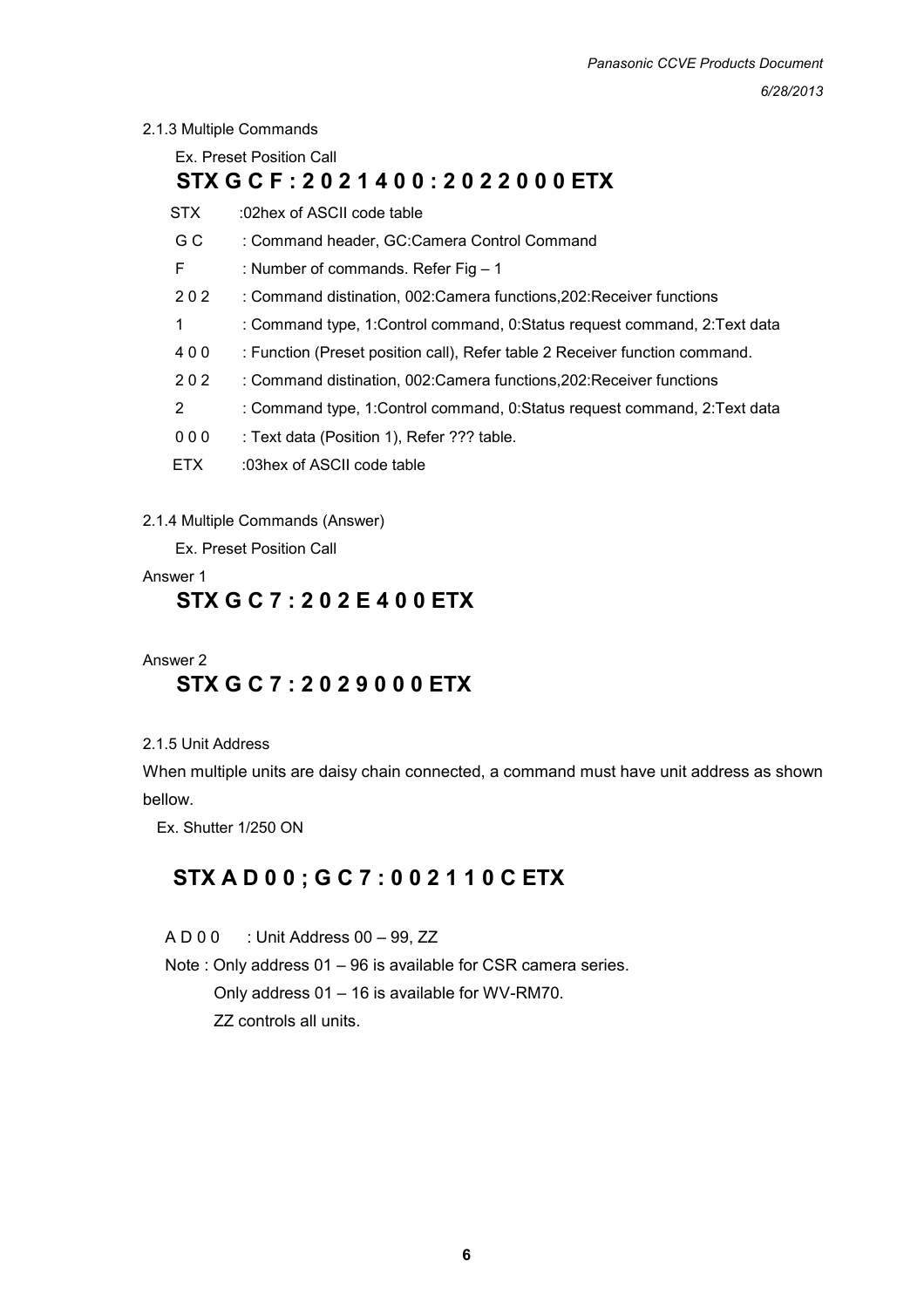## 2.2 Communication Procedure

#### 2.2.1 Single Command



If PC does not send ACK after receiving the Answer, the camera repeats sending the Answer up to 4 times (includes first one). Repeat interval is programmable (off, 100ms-1000ms).



#### 2.2.2 Multiple Commands

#### 2.2.3 Command timeout

Some commands have time out which deactivates the command at the specified time after sending. To keep a command valid, repeat the command within the timeout period. Recommended repeat frequency is shown in the command tables. For small amount of adjustment , send STOP command after sending these commands. ex. GCF:0021002:0021004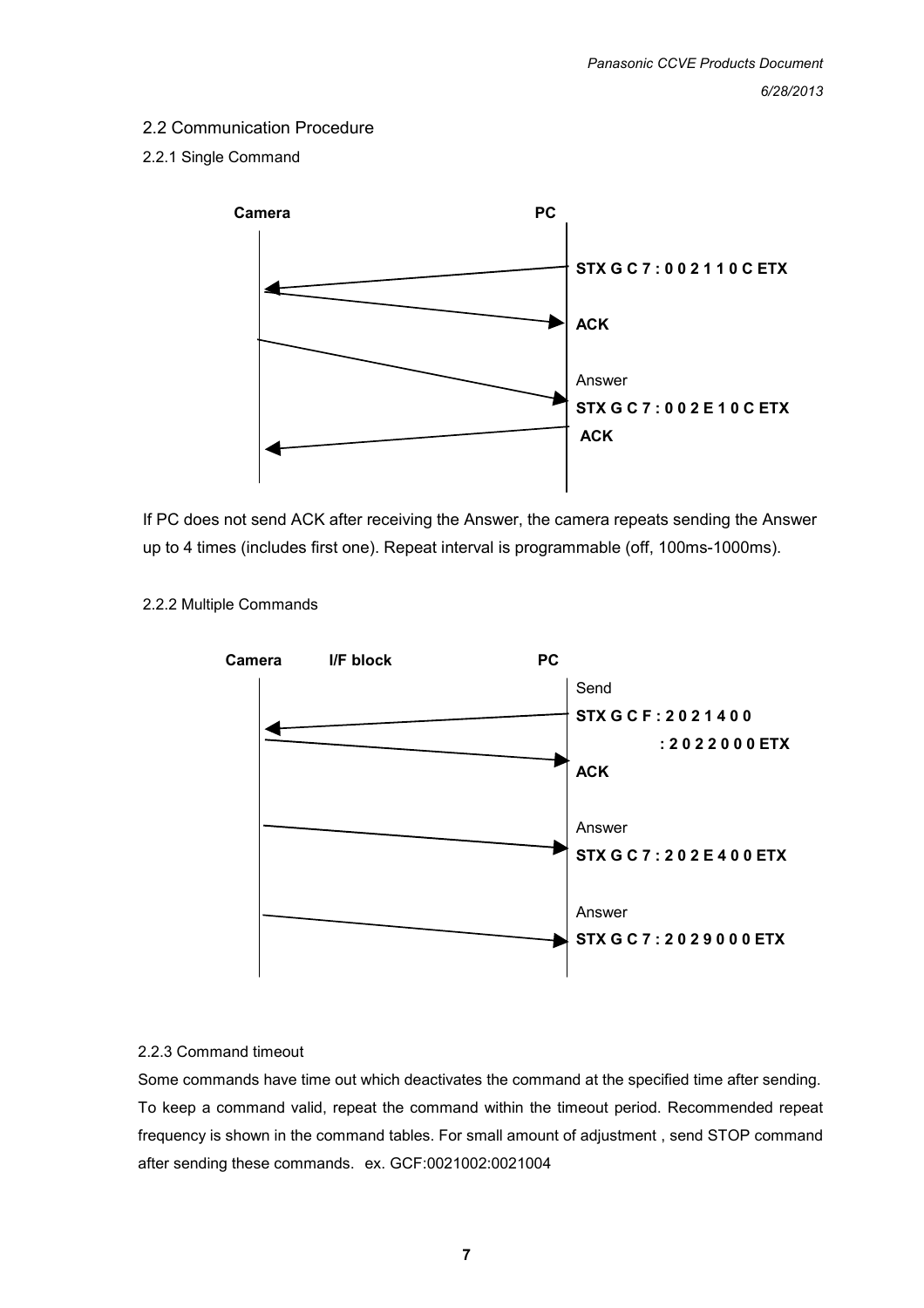|  | 2.3 Camera Function Command | CS950:Y: New command for CS950, N:no support, no function. |
|--|-----------------------------|------------------------------------------------------------|
|--|-----------------------------|------------------------------------------------------------|

| No | Function                       | Command | CS950 | Remark                     |
|----|--------------------------------|---------|-------|----------------------------|
|    | 1 IRIS(CAMERA) OPEN            | 0021002 |       | Timeout 2.2sec             |
|    | 2 IRIS(CAMERA) CLOSE           | 0021003 |       | Timeout 2.2sec             |
|    | 3 IRIS(CAMERA) STOP            | 0021004 |       |                            |
|    | 4 IRIS(CAMERA) RESET           | 0021005 |       |                            |
|    | 5 ALC ON                       | 0021032 |       |                            |
|    | 6 ELC ON                       | 0021033 | N     | ALWAYS SEND BACK 002D033   |
|    | 7 MANU IRIS ON                 | 0021034 |       |                            |
|    | 8BW ON                         | 0021040 |       |                            |
|    | 9BW OFF                        | 0021041 |       |                            |
|    | 10 BW AUTO                     | 0021042 |       |                            |
|    | 11 BW BURST ON                 | 0021050 |       |                            |
|    | 12 BW BURST OFF                | 0021051 |       |                            |
|    | 13 SHUTTER ON                  | 0021100 |       | Need SD2 OFF(BLC MODE OFF) |
|    | 14 SHUTTER OFF                 | 0021101 |       |                            |
|    | 15 SHUTTER INC                 | 0021102 |       |                            |
|    | 16 SHUTTER DEC                 | 0021103 |       |                            |
|    | 17 SHUTTER AUTO                | 0021107 | Y     |                            |
|    | 18 SHUTTER 1/100NTSC, 1/120PAL | 0021109 |       |                            |
|    | 19 SHUTTER 1/250               | 002110C |       |                            |
|    | 20 SHUTTER 1/500               | 002110D |       |                            |
|    | 21 SHUTTER 1/1000              | 002110E |       |                            |
|    | 22 SHUTTER 1/2000              | 002110F |       |                            |
|    | 23 SHUTTER 1/4000              | 0021119 |       |                            |
|    | 24 SHUTTER 1/10000             | 002111A |       |                            |
|    | 25 SENS UP AUTO ON             | 0021120 |       |                            |
|    | 26 SENS UP AUTO OFF            | 0021121 |       |                            |
|    | 27 SENS UP AUTO INC            | 0021122 |       |                            |
|    | 28 SENS UP AUTO DEC            | 0021123 |       |                            |
|    | 29 SENS UP MANU ON             | 0021150 |       |                            |
|    | 30 SENS UP MANU OFF            | 0021151 |       |                            |
|    | 31 SENS UP MANU INC            | 0021152 |       |                            |
|    | 32 SENS UP MANU DEC            | 0021153 |       |                            |
|    | 33 AGC ON                      | 0021200 |       |                            |
|    | 34 AGC OFF                     | 0021201 |       |                            |
|    | 35 AGC GAIN UP LOW             | 0021208 |       |                            |
|    | 36 AGC GAIN UP MID             | 0021209 |       |                            |
|    | 37 AGC GAIN UP HIGH            | 002120A |       |                            |
|    | 38 MANU GAIN UP LOW            | 0021228 |       |                            |
|    | 39 MANU GAIN UP MID            | 0021229 |       |                            |
|    | 40 MANU GAIN UP HIGH           | 002122A |       |                            |
|    | 41 BLC MODE AUTO               | 00212A2 |       |                            |
|    | 42 BLC MODE PRESET             | 00212A3 |       |                            |
|    | 43 BLC SET UP [START]          | 00212B0 |       |                            |
|    | 44 BLC SET UP [END]            | 00212B1 |       |                            |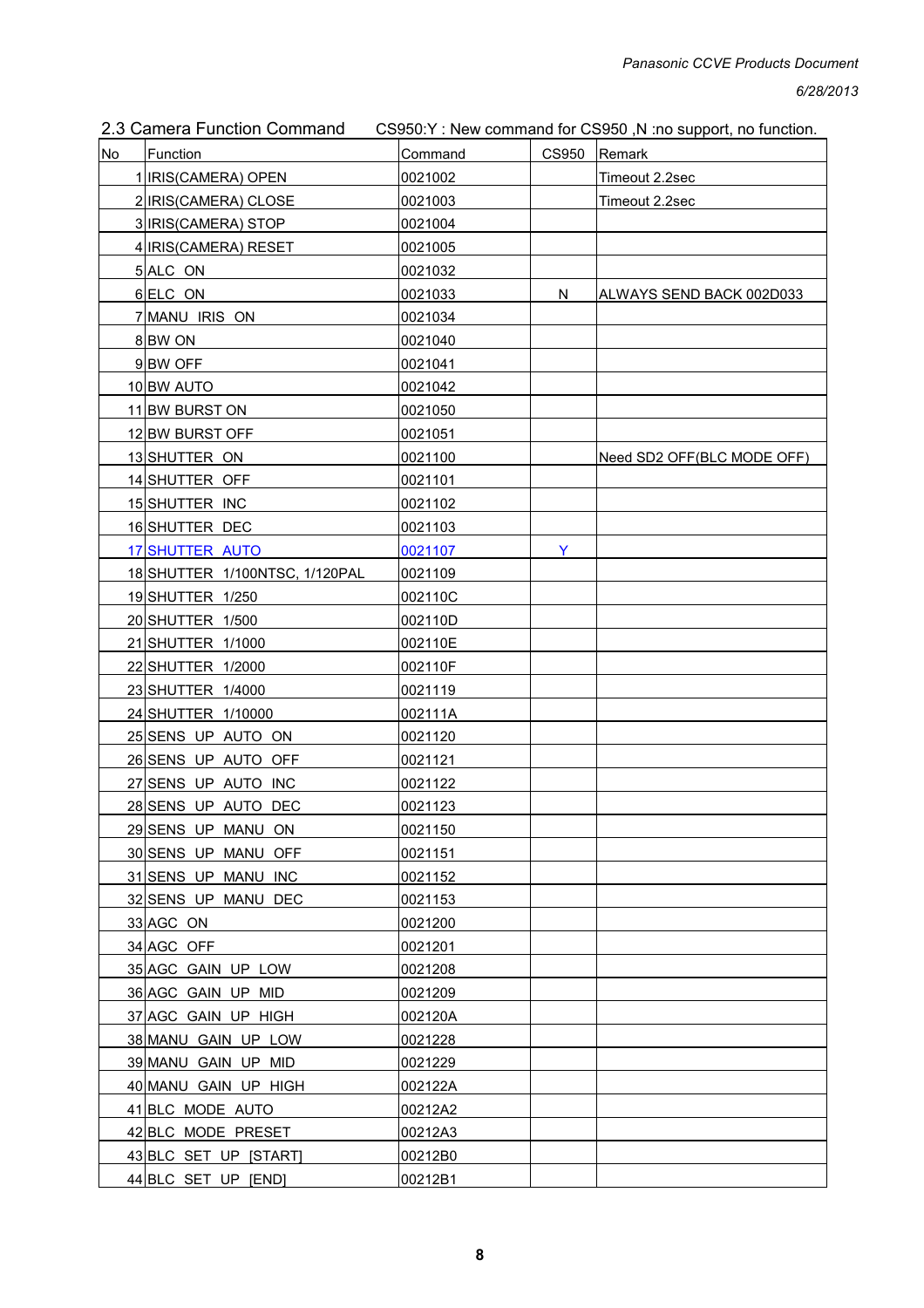| 45 BLC SET UP [MASK ON]      | 00212C0         |   |                                 |
|------------------------------|-----------------|---|---------------------------------|
| 46 BLC SET UP [MASK OFF]     | 00212C1         |   |                                 |
| 47 BLC SET UP [MASK CLEAR]   | 00212C2         |   |                                 |
| 48 BLC SET UP [MASK REVERSE] | 00212C3         |   |                                 |
| 49 BLC SET UP [Cursor UP]    | 00212C8         |   |                                 |
| 50 BLC SET UP [Cursor Right] | 00212C9         |   |                                 |
| 51 BLC SET UP [Cursor Down]  | 00212CA         |   |                                 |
| 52 BLC SET UP [Cursor Left]  | 00212CB         |   |                                 |
| 53 AWC ON                    | 0021300         |   |                                 |
| 54 AWC RESET                 | 0021305         |   |                                 |
| 55 AWC SET UP                | 0021300:0022306 |   |                                 |
| 56 ATW ON                    | 0021310         |   |                                 |
| 57 R offset up               | 0021312         |   | Timeout 2.2 sec                 |
| 58 R offset down             | 0021313         |   | Timeout 2.2 sec                 |
| 59 R offset stop             | 0021314         |   |                                 |
| 60 R offset Reset            | 0021315         |   |                                 |
| 61 B offset UP               | 0021316         |   | Timeout 2.2 sec                 |
| 62 B offset down             | 0021317         |   | Timeout 2.2 sec                 |
| 63 B offset stop             | 0021318         |   |                                 |
| 64 B offset Reset            | 0021319         |   |                                 |
| 65 BURST PHASE UP (+)        | 0021382         |   | Timeout 2.2 sec                 |
| 66 BURST PHASE Down (-)      | 0021383         |   | Timeout 2.2 sec                 |
| 67 BURST PHASE STOP          | 0021384         |   |                                 |
| 68 BURST PHASE RESET         | 0021385         |   |                                 |
| 69 LINE LOCK ON              | 0021452         |   | NTSC:60Hz, PAL50Hz AC power     |
| 70 LINE LOCK OFF (INT)       | 0021453         |   |                                 |
| 71 LL Phase UP               | 0021454         |   | Timeout 2.2 sec                 |
| 72 LL Phase Down             | 0021455         |   | Timeout 2.2 sec                 |
| 73 LL Phase Stop             | 0021456         |   |                                 |
| 74 EL-Zoom ON                | 0021560         |   |                                 |
| 75 EL-Zoom OFF               | 0021561         |   |                                 |
| 76 Privacy zone ON           | 0021640         |   |                                 |
| 77 Privacy zone OFF          | 0021641         |   |                                 |
| 78 Privacy zone(2) ON        | 0021642         | Y |                                 |
| 79 MOTION DETECT ON          | 0021690         |   |                                 |
| 80 MOTION DETECT OFF         | 0021691         |   |                                 |
| 81 DNR LOW                   | 00216A8         | Y |                                 |
| 82 DNR HIGH                  | 00216AA         | Ÿ |                                 |
| 83 MOTION DETECT MODE2 ON    | 0021696         | Y | <b>※Scene Change Detection</b>  |
| 84 STABILIZER ON             | 00216F0         | Ÿ |                                 |
| 85 STABILIZER OFF            | 00216F1         | Y |                                 |
| 86 D-RANGE ON                | 00216B0         | N | ALWAYS SEND BACK 002D6B0        |
| 87 D-RANGE OFF               | 00216B1         | N | ALWAYS SEND BACK 002D6B1        |
| 88 ALL RESET                 | 0021760         |   | No need to set the menu cursor. |
| 89 Restart                   | 0021761         |   | Equivalent to power OFF-ON.     |
| 90 RESOLUTION NORMAL         | 00217C0         | Y |                                 |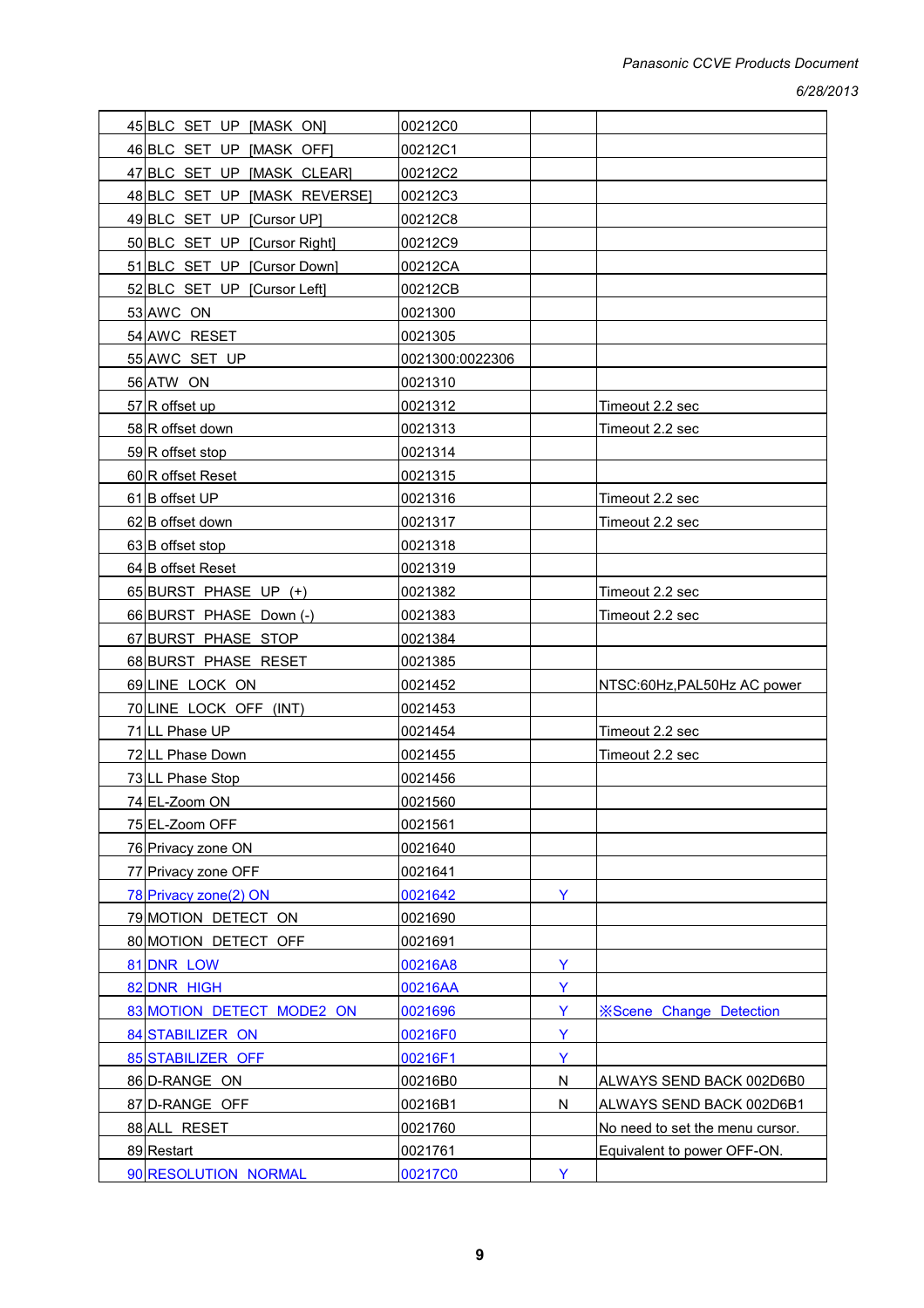| 91 RESOLUTION HIGH                         | 00217C1 | Y |                                                     |
|--------------------------------------------|---------|---|-----------------------------------------------------|
| 92 SETUP MENU ON                           | 0021940 |   |                                                     |
| 93 SETUP MENU OFF                          | 0021941 |   |                                                     |
| 94 SETUP MENU [Cursor STOP]                | 002194F |   |                                                     |
| 95 SETUP MENU [Cursor UP]                  | 0021942 |   |                                                     |
| 96 SETUP MENU [Cursor Right]               | 0021943 |   |                                                     |
| 97 SETUP MENU [Cursor Down]                | 0021944 |   |                                                     |
| 98 SETUP MENU [Cursor Left]                | 0021945 |   |                                                     |
| 99 SETUP MENU SET1                         | 002194A |   |                                                     |
| 100 SETUP MENU SET2                        | 002194B |   | Equivalent to pressing set button for<br>2 seconds. |
|                                            |         |   |                                                     |
| 101 Left+Right button pressed (F2).        | 002194C |   | For Special menu, Gain reset etc.                   |
|                                            |         |   | Need to set the setup menu cursor.                  |
| 102 Left+Centre+Right button pressed (F3). | 002194D |   | For Camera reset.                                   |
|                                            |         |   | Need to set the setup menu cursor                   |
| 103 Digital Flip ON                        | 00219A0 |   |                                                     |
| 104 Digital Flip OFF                       | 00219A1 |   |                                                     |
| 105 Menu ON                                | 00219C0 |   |                                                     |
| 106 Menu OFF                               | 00219C1 |   |                                                     |
| 107 Area Title 1 SET                       | 00219C8 |   |                                                     |
| 108 Area Title 2 SET                       | 00219C9 |   |                                                     |
| 109 Area Title 3 SET                       | 00219CA |   |                                                     |
| 110 Area Title 4 SET                       | 00219CB |   |                                                     |
| 111 Area Title 5 SET                       | 00219CC |   |                                                     |
| 112 Area Title 6 SET                       | 00219CD |   |                                                     |
| 113 Area Title 7 SET                       | 00219CE |   |                                                     |
| 114 Area Title 8 SET                       | 00219CF |   |                                                     |
| 115 Area Title Default ON                  | 00219D0 |   |                                                     |
| 116 Area Title OFF                         | 00219D1 |   |                                                     |
| 117 Area Title 1 read start                | 00219E0 |   |                                                     |
| 118 Area Title 1 write start               | 00219E1 |   |                                                     |
| 119 Area Title 2 read start                | 00219E2 |   |                                                     |
| 120 Area Title 2 write start               | 00219E3 |   |                                                     |
| 121 Area Title 3 read start                | 00219E4 |   |                                                     |
| 122 Area Title 3 write start               | 00219E5 |   |                                                     |
| 123 Area Title 4 read start                | 00219E6 |   |                                                     |
| 124 Area Title 4 write start               | 00219E7 |   |                                                     |
| 125 Area Title 5 read start                | 00219E8 |   |                                                     |
| 126 Area Title 5 write start               | 00219E9 |   |                                                     |
| 127 Area Title 6 read start                | 00219EA |   |                                                     |
| 128 Area Title 6 write start               | 00219EB |   |                                                     |
| 129 Area Title 7 read start                | 00219EC |   |                                                     |
| 130 Area Title 7 write start               | 00219ED |   |                                                     |
| 131 Area Title 8 read start                | 00219EE |   |                                                     |
| 132 Area Title 8 write start               | 00219EF |   |                                                     |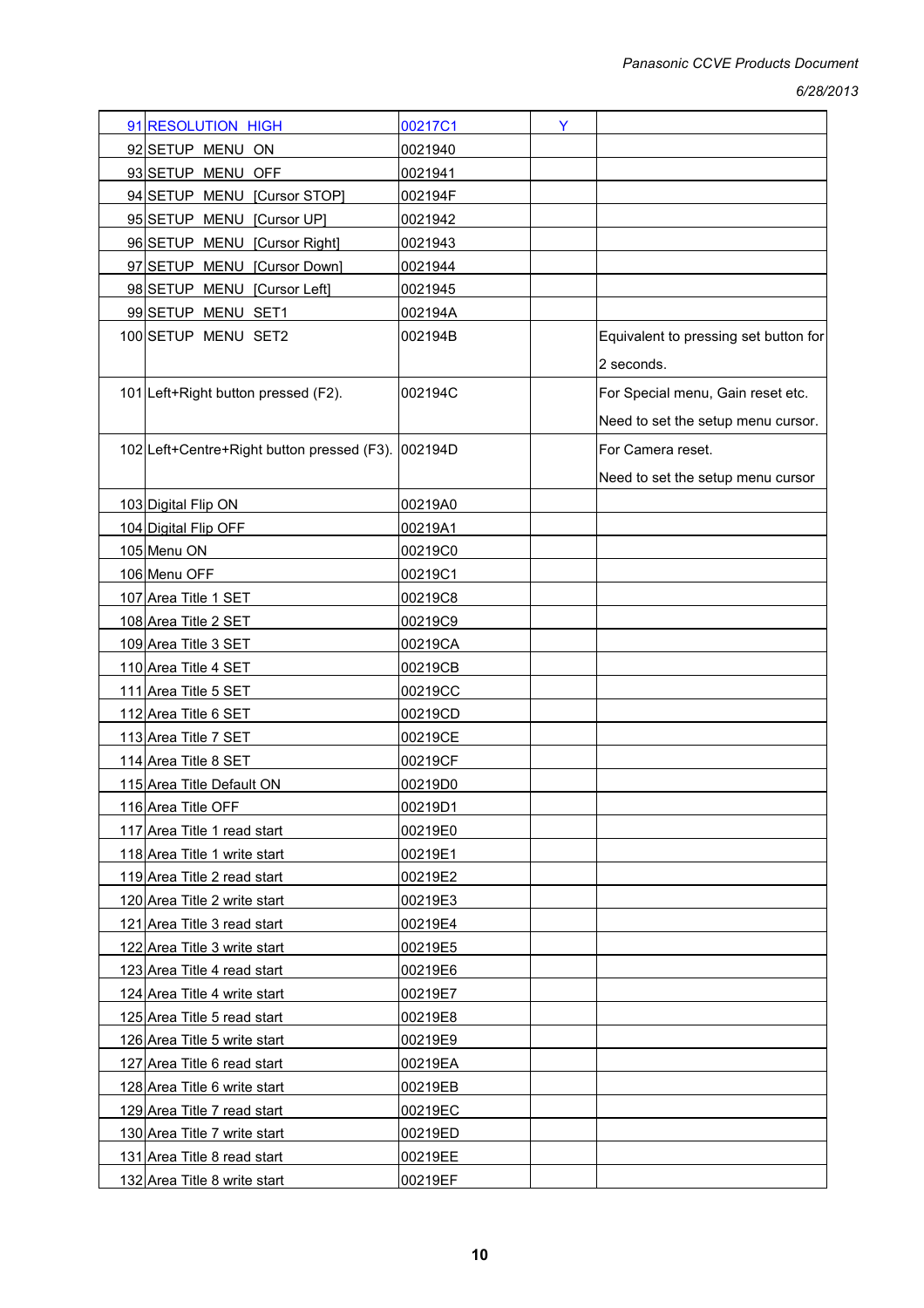| 133 Function Request         | 00219F0  |  |
|------------------------------|----------|--|
| 134 SETUP SPECIAL MENU       | 002194E  |  |
| 135 ONE SHOT AUTO FOCUS ON   | 10021A06 |  |
| 136 AUTO FOCUS AREA (SMALL)  | 0021A18  |  |
| 137 AUTO FOCUS AREA (MIDDLE) | 0021A19  |  |
| 138 AUTO FOCUS AREA (LARGE)  | 10021A1A |  |

#### 2.4 Receiver Function Command CS950:Y: New command for CS950

| No. | Function                            | Command | <b>CS950</b> | Remark                                 |
|-----|-------------------------------------|---------|--------------|----------------------------------------|
|     | 1 AUX ALL ON                        | 2021130 |              | <b>Depends</b><br>MENU:CONT<br>on<br>1 |
|     | 2 AUX ALL OFF                       | 2021131 |              | Depends<br>on<br>MENU:CONT<br>-1       |
|     | 3 AUX 1 ON                          | 2021160 |              | Depends on MENU : CONT 1 AUX1          |
|     | 4 AUX 1 OFF                         | 2021161 |              | Depends on MENU : CONT 1 AUX1          |
|     | 5 AUX 2 ON                          | 2021162 |              | Depends on MENU : CONT 2 AUX2          |
|     | 6 AUX 2 OFF                         | 2021163 |              | Depends on MENU : CONT 2 AUX2          |
|     | 7 AUX 1 MOMENTARY                   | 2021180 |              | Depends on MENU: CONT 1 AUX1           |
|     | 8 AUX 1 LATCH                       | 2021181 |              | Depends on MENU : CONT 1 AUX1          |
|     | 9 AUX 2 MOMENTARY                   | 2021182 |              | Depends on MENU: CONT 2 AUX2           |
|     | 10 AUX 2 LATCH                      | 2021183 |              | Depends on MENU : CONT 2 AUX2          |
|     | 11 ZOOM STOP (F) & FOCUS [STOP (F)] | 2021224 |              | Timeout 2.2sec                         |
|     | 12 ZOOM TELE(F)]                    | 2021228 |              | Timeout 2.2sec                         |
|     | 13 ZOOM[TELE(F)] & FOCUS[FAR (F)]   | 2021229 |              | Timeout 2.2sec                         |
|     | 14 FOCUS[FAR (F)]                   | 202122A |              | Timeout 2.2sec                         |
|     | 15 ZOOM [WIDE(F)] & FOCUS [FAR (F)] | 202122B |              | Timeout 2.2sec                         |
|     | 16 ZOOM [WIDE(F)]                   | 202122C |              | Timeout 2.2sec                         |
|     | 17 ZOOM[WIDE(F)] & FOCUS[NEAR(F)]   | 202122D |              | Timeout 2.2sec                         |
|     | 18 FOCUSINEAR(F)]                   | 202122E |              | Timeout 2.2sec                         |
|     | 19 ZOOM [WIDE(F)] & FOCUS [NEAR(F)] | 202122F |              | Timeout 2.2sec                         |
|     | 20 ZOOM STOP(V)] & FOCUS [STOP(V)]  | 2021264 |              | Timeout 2.2sec                         |
|     | 21 ZOOM[TELE(V)]                    | 2021268 |              | Timeout 2.2sec                         |
|     | 22 ZOOM TELE (V)] & FOCUS [FAR (V)] | 2021269 |              | Timeout 2.2sec                         |
|     | 23 FOCUS [FAR (V)]                  | 202126A |              | Timeout 2.2sec                         |
|     | 24 ZOOM[WIDE(V)] & FOCUS[FAR (V)]   | 202126B |              | Timeout 2.2sec                         |
|     | 25 ZOOM [WIDE(V)]                   | 202126C |              | Timeout 2.2sec                         |
|     | 26 ZOOM[WIDE(V)] & FOCUS[NEAR(V)]   | 202126D |              | Timeout 2.2sec                         |
|     | 27 FOCUSINEAR(V)]                   | 202126E |              | Timeout 2.2sec                         |
|     | 28 ZOOM[WIDE(V)] & FOCUS[NEAR(V)]   | 202126F |              | Timeout 2.2sec                         |
|     | 29 ZOOM LIMIT INC                   | 2021272 | Y            |                                        |
|     | 30 ZOOM LIMIT DEC                   | 2021273 | Y            |                                        |
|     | 31 AUTO PAN<br>ON                   | 2021300 |              |                                        |
|     | 32 AUTO PAN<br><b>OFF</b>           | 2021301 |              |                                        |
|     | 33 AUTO PAN REVERSE                 | 2021305 |              |                                        |
|     | 34 AUTO PAN LEFT END SET            | 2021306 |              |                                        |
|     | 35 AUTO PAN RIGHT END SET           | 2021307 |              |                                        |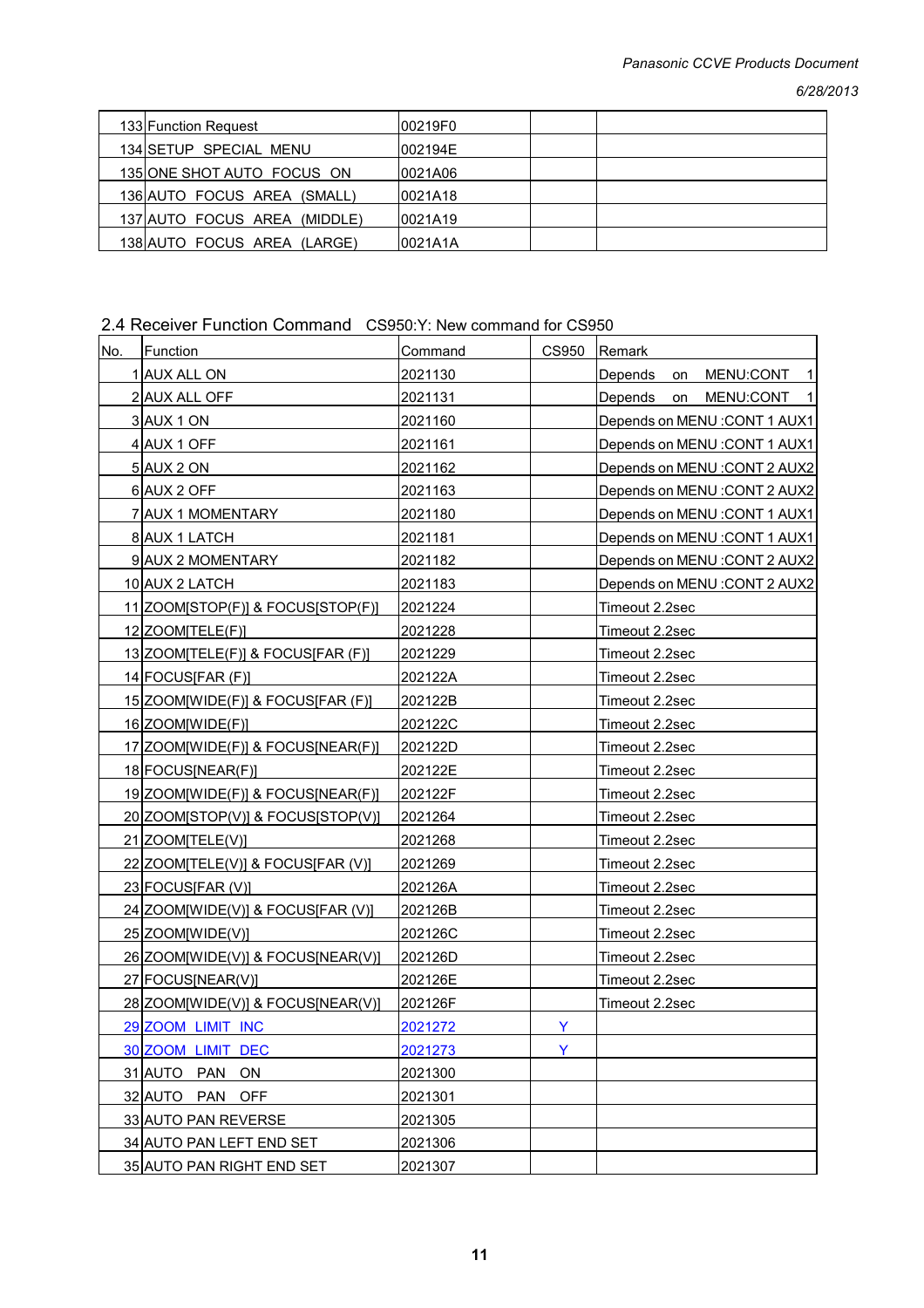| 36 AUTO PAN SPEED INC                  | 2021308         |                       |
|----------------------------------------|-----------------|-----------------------|
| 37 AUTO PAN SPEED DEC                  | 2021309         |                       |
| 38 AUTO PAN ENDLESS ON                 | 202130E         |                       |
| 39 AUTO PAN ENDLESS OFF                | 202130F         |                       |
| 40 PANSTOP (F)] & TILTSTOP(F)]         | 2021324         |                       |
| $41$ PAN[LEFT (F)]                     | 2021328         | <u>Timeout 2.2sec</u> |
| $42$ PAN[LEFT (F)] & TILT[ UP (F)]     | 2021329         | <u>Timeout 2.2sec</u> |
| $43$ TILTI UP (F)]                     | 202132A         | <u>Timeout 2.2sec</u> |
| 44 PAN(RIGHT(F)] & TILT[ UP (F)]       | 202132B         | Timeout 2.2sec        |
| 45 PAN[RIGHT(F)]                       | 202132C         | <u>Timeout 2.2sec</u> |
| 46 PAN[RIGHT(F)] & TILT[DOWN(F)]       | 202132D         | <u>Timeout 2.2sec</u> |
| 47 TILT [DOWN(F)]                      | 202132E         | <u>Timeout 2.2sec</u> |
| 48 PAN[LEFT (F)] & TILT[DOWN(F)]       | 202132F         | Timeout 2.2sec        |
| 49 PANSTOP (F)] & TILTSTOP(S)]         | 2021334         | <u>Timeout 2.2sec</u> |
| 50 PAN[LEFT (F)]                       | 2021338         | <u>Timeout 2.2sec</u> |
| 51 PAN[LEFT (F)] & TILT[ UP (S)]       | 2021339         | <u>Timeout 2.2sec</u> |
| 52 TILTI UP (S)]                       | 202133A         | Timeout 2.2sec        |
| $53$ PAN[RIGHT(F)] & TILT[ UP (S)]     | 202133B         | Timeout 2.2sec        |
| 54 PAN[RIGHT(F)]                       | 202133C         | Timeout 2.2sec        |
| 55 PANJRIGHT(F)] & TILT[DOWN(S)]       | 202133D         | Timeout 2.2sec        |
| 56 TILT[DOWN(S)]                       | 202133E         | Timeout 2.2sec        |
| 57 PAN[LEFT (F)] & TILT[DOWN(S)]       | 202133F         | <u>Timeout 2.2sec</u> |
| 58 PANSTOP (S)] & TILTSTOP(F)]         | 2021344         | <u>Timeout 2.2sec</u> |
| 59 PAN[LEFT (S)]                       | 2021348         | Timeout 2.2sec        |
| $60$ PAN[LEFT (S)] & TILT[ UP (F)]     | 2021349         | Timeout 2.2sec        |
| $61$ TILTJ UP (F)]                     | 202134A         | <u>Timeout 2.2sec</u> |
| $62$ PAN(RIGHT(S)] & TILT[ UP (F)]     | 202134B         | <u>Timeout 2.2sec</u> |
| 63 PAN[RIGHT(S)]                       | 202134C         | Timeout 2.2sec        |
| 64 PAN(RIGHT(S)] & TILT(DOWN(F)]       | 202134D         | Timeout 2.2sec        |
| 65 TILT[DOWN(F)]                       | 202134E         | Timeout 2.2sec        |
| 66 PAN[LEFT (S)] & TILT[DOWN(F)]       | 202134F         | Timeout 2.2sec        |
| 67 PANSTOP (S)] & TILTSTOP(S)]         | 2021354         |                       |
| 68 PAN[LEFT (S)]                       | 2021358         | Timeout 2.2sec        |
| 69 PAN[LEFT $(S)$ ] & TILT[ UP $(S)$ ] | 2021359         | Timeout 2.2sec        |
| 70 TILTI UP (S)]                       | 202135A         | Timeout 2.2sec        |
| 71 PAN(RIGHT(S)] & TILT[ UP (S)]       | 202135B         | Timeout 2.2sec        |
| 72 PAN[RIGHT(S)]                       | 202135C         | Timeout 2.2sec        |
| 73 PAN[RIGHT(S)] & TILT[DOWN(S)]       | 202135D         | Timeout 2.2sec        |
| 74 TILT[DOWN(S)]                       | 202135E         | Timeout 2.2sec        |
| 75 PAN[LEFT (S)] & TILT[DOWN(S)]       | 202135F         | Timeout 2.2sec        |
| 76 PANSTOP (V)] & TILTSTOP(V)]         | 2021364:2022xx0 |                       |
| 77 PAN[LEFT (V)]                       | 2021368:2022xx0 | Timeout 2.2sec        |
| 78 PAN[LEFT (V)] & TILT[ UP (V)]       | 2021369:2022xx0 | Timeout 2.2sec        |
| 79 TILTJ UP (V)]                       | 202136A:2022xx0 | Timeout 2.2sec        |
| 80 PAN[RIGHT(V)] & TILT[ UP (V)]       | 202136B:2022xx0 | Timeout 2.2sec        |
| 81 PAN[RIGHT(V)]                       | 202136C:2022xx0 | Timeout 2.2sec        |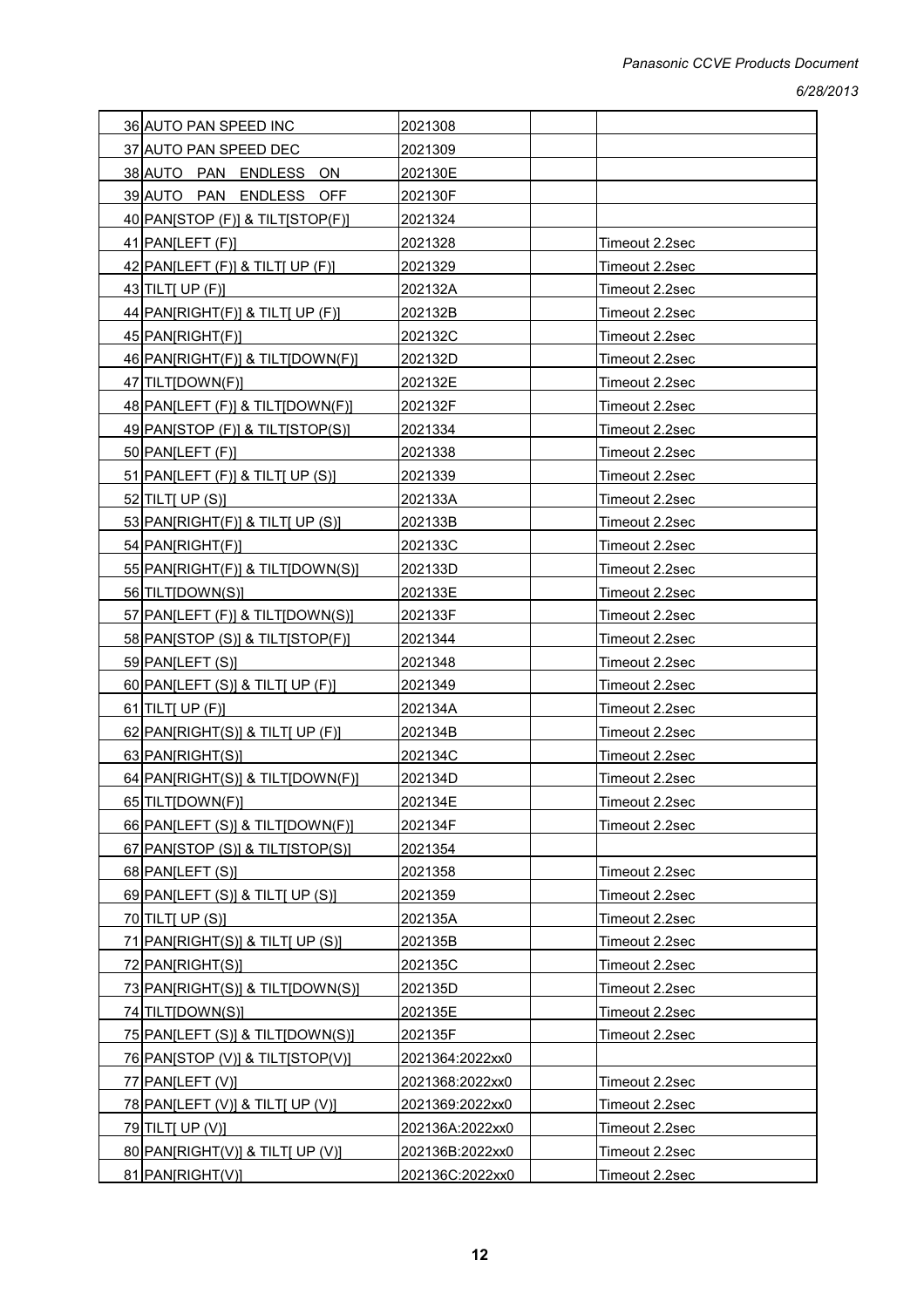| 82 PAN[RIGHT(V)] & TILT[DOWN(V)]   | 202136D:2022xx0 |   | Timeout 2.2sec                                                                  |
|------------------------------------|-----------------|---|---------------------------------------------------------------------------------|
| 83 TILT[DOWN(V)]                   | 202136E:2022xx0 |   | Timeout 2.2sec                                                                  |
| 84 PAN[LEFT (V)] & TILT[DOWN(V)]   | 202136F:2022xx0 |   | Timeout 2.2sec                                                                  |
| 85 AUTO PAN KEY: AUTO PAN          | 2021390         |   |                                                                                 |
| 86 AUTO PAN KEY:SEQ                | 2021391         |   |                                                                                 |
| 87 AUTO PAN KEY: SORT              | 2021392         |   |                                                                                 |
| 88 AUTO PAN KEY: PATROL1           | 2021393         | Y |                                                                                 |
| 89 AUTO PAN KEY: PATROL2           | 2021394         | Y |                                                                                 |
| 90 AUTO PAN KEY: PATROL3           | 2021395         | Y |                                                                                 |
| 91 AUTO PAN KEY: PATROL4           | 2021396         | Y |                                                                                 |
| 92 AUTO PAN KEY: AUTO TRACKING     | 2021397         | Y |                                                                                 |
| 93 PROPO PAN/TILT ON               | 20213A0         |   |                                                                                 |
| 94 PROPO PAN/TILT OFF              | 20213A1         |   |                                                                                 |
| 95 SELF RETURN: ON                 | 20213B0         |   |                                                                                 |
| 96 SELF RETURN: OFF                | 20213B1         |   |                                                                                 |
| 97 SELF RETURN TIME:INC            | 20213B2         |   |                                                                                 |
| 98 SELF RETURN TIME:DEC            | 20213B3         |   |                                                                                 |
| 99 SELF RETURN MODE:               | 20213B4         | Y |                                                                                 |
| <b>AUTO TRACKING</b>               |                 |   |                                                                                 |
| 100 SELF RETURN MODE: PATROL2      | 20213B5         | Y |                                                                                 |
| 101 SELF RETURN MODE: PATROL3      | 20213B6         | Y |                                                                                 |
| 102 SELF RETURN MODE: PATROL4      | 20213B7         | Y |                                                                                 |
| 103 SELF RETURN MODE: OFF          | 20213B8         | Y |                                                                                 |
| 104 SELF RETURN MODE: AUTO         | 20213B9         | Y |                                                                                 |
| 105 SELF RETURN MODE: HOME-POSI    | 20213BA         | Y |                                                                                 |
| 106 SELF RETURN MODE: AUTOPAN      | 20213BB         | Y |                                                                                 |
| 107 SELF RETURN MODE:SEQ           | 20213BC         | Y |                                                                                 |
| 108 SELF RETURN MODE:SORT          | 20213BD         | Y |                                                                                 |
| 109 SELF RETURN MODE: PATROL1      | 20213BE         | Y |                                                                                 |
| 110 PAN LIMIT ON                   | 20213C0         |   |                                                                                 |
| 111 PAN LIMIT OFF                  | 20213C1         |   |                                                                                 |
| 112 180 DEG TURN                   | 20213D1         |   |                                                                                 |
| 113 PRESET POSITION CALL           | 2021400:2022xx0 |   |                                                                                 |
| 114 HOME POSITION CALL             | 2021410         |   |                                                                                 |
| 115 PRESET SEQ [OFF]               | 2021431         |   |                                                                                 |
| 116 PRESET MODE [SEQ ON]           | 2021437         |   |                                                                                 |
| 117 PRESET MODE [SORT ON]          | 2021438         |   |                                                                                 |
| 118 PATROL SETTING NUMBER:1        | 2021480         | Y | When changing a setting number,                                                 |
| <b>119 PATROL SETTING NUMBER:2</b> | 2021481         | Y | implement after erasing memory<br><b>PATROL</b><br>by<br><b>DEL</b><br>contents |
| 120 PATROL SETTING NUMBER:4        | 2021482         | Y | 202149B-E.                                                                      |
| 121 PATROL1(S) PLAY                | 2021488         | Y |                                                                                 |
| 122 PATROL2(S) PLAY                | 2021489         | Y |                                                                                 |
| 123 PATROL3(S) PLAY                | 202148A         | Y |                                                                                 |
| 124 PATROL4(S) PLAY                | 202148B         | Y |                                                                                 |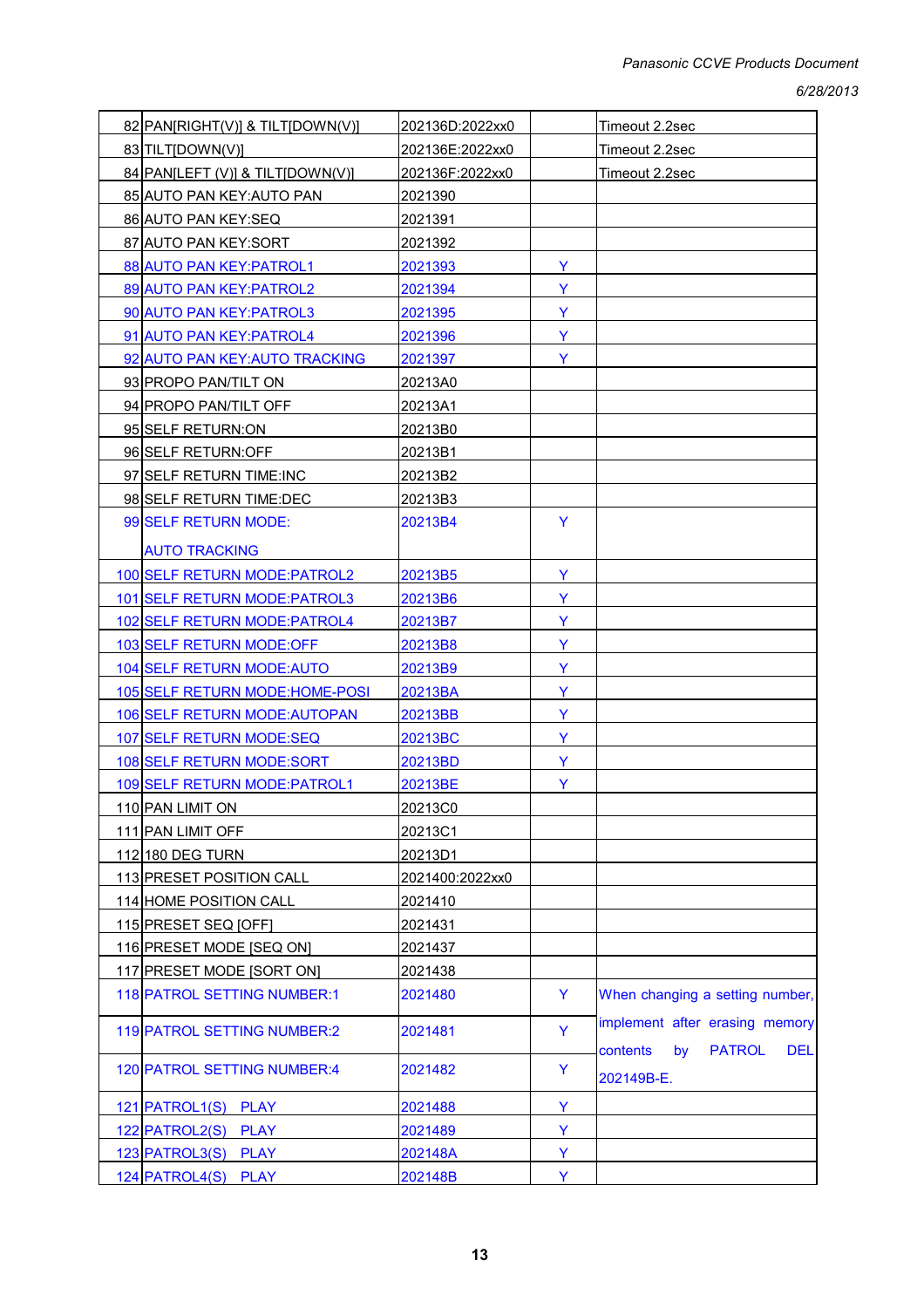*6/28/2013*

| 125 PATROL PLAY                       | 2021490           |   |                               |
|---------------------------------------|-------------------|---|-------------------------------|
| 126 PATROL STOP                       | 2021491           |   |                               |
| 127 PATROL LEARN                      | 2021494           |   |                               |
| 128 PATROL2 PLAY                      | 2021495           | Y | To stop PLAY LEARN of PATROL  |
| 129 PATROL3 PLAY                      | 2021496           | Y | 2-4, implement PATROL STOP    |
| 130 PATROL4 PLAY                      | 2021497           | Y | 2021491.                      |
| 131 PATROL2 LEARN                     | 2021498           | Y | Y or N depends on the setting |
| 132 PATROL3 LEARN                     | 2021499           | Y | number.                       |
| 133 PATROL4 LEARN                     | 202149A           | Y |                               |
| 134 PATROL1 DEL                       | 202149B           | Y |                               |
| 135 PATROL2 DEL                       | 202149C           | Y |                               |
| 136 PATROL3 DEL                       | 202149D           | Y |                               |
| 137 PATROL4 DEL                       | 202149E           | Y |                               |
| <b>138 IMAGE HOLD ON</b>              | 20214E0           | Y |                               |
| 139 IMAGE HOLD OFF                    | 20214E1           | Y |                               |
| 99 DIRECT PREPOSITION SET START       | 2021540:2022 ** 0 |   | Refer 2.7                     |
| <b>400 DIRECT PREPOSITION SET</b>     | 2021542           |   | Refer 2.7                     |
| <b>404 DIRECT PREPOSITION SET END</b> | 2021543           |   | Refer 2.7                     |
| 140 PRESET POSITION ID ALL CLEAR      | 2021547           |   |                               |
| 141 Alarm IN 1 OFF                    | 2021600           |   |                               |
| 142 Alarm IN 1 POSI                   | 2021601           |   |                               |
| 143 Alarm IN 1 AUTOPAN                | 2021602           | Y |                               |
| 144 Alarm IN 1 PATROL1                | 2021603           | Y |                               |
| 145 Alarm IN 1 AUTO TRACKING1         | 2021604           | Y |                               |
| 146 Alarm IN 2 OFF                    | 2021610           |   |                               |
| 147 Alarm IN 2 POSI                   | 2021611           |   |                               |
| 148 Alarm IN 2 SEQ                    | 2021612           | Y |                               |
| 149 Alarm IN 2 PATROL2                | 2021613           | Y |                               |
| 150 Alarm IN 2 AUTO TRACKING2         | 2021614           | Y |                               |
| 151 Alarm IN 3 OFF                    | 2021620           |   |                               |
| 152 Alarm IN 3 POSI                   | 2021621           |   |                               |
| 153 Alarm IN 3 SORT                   | 2021622           | Y |                               |
| 154 Alarm IN 3 PATROL3                | 2021623           | Y |                               |
| 155 Alarm IN 3 AUTO TRACKING3         | 2021624           | Y |                               |
| 156 Alarm IN 4 OFF                    | 2021630           |   |                               |
| 157 Alarm IN 4 POSI                   | 2021631           |   |                               |
| 158 Alarm IN 4 BW                     | 2021632           |   |                               |
| 159 Alarm IN 4 PATROL4                | 2021633           | Y |                               |
| 160 Alarm IN 4 AUTO TRACKING4         | 2021634           | Y |                               |
| 161 CONT 1 OFF                        | 2021700           |   |                               |
| 162 CONT 1 AUX1                       | 2021701           |   |                               |
| 163 CONT 1 VMD                        | 2021702           |   |                               |
| 164 CONT 2 OFF                        | 2021710           |   |                               |
| 165 CONT 2 AUX2                       | 2021711           |   |                               |
| 166 CONT 2 BW                         | 2021713           |   |                               |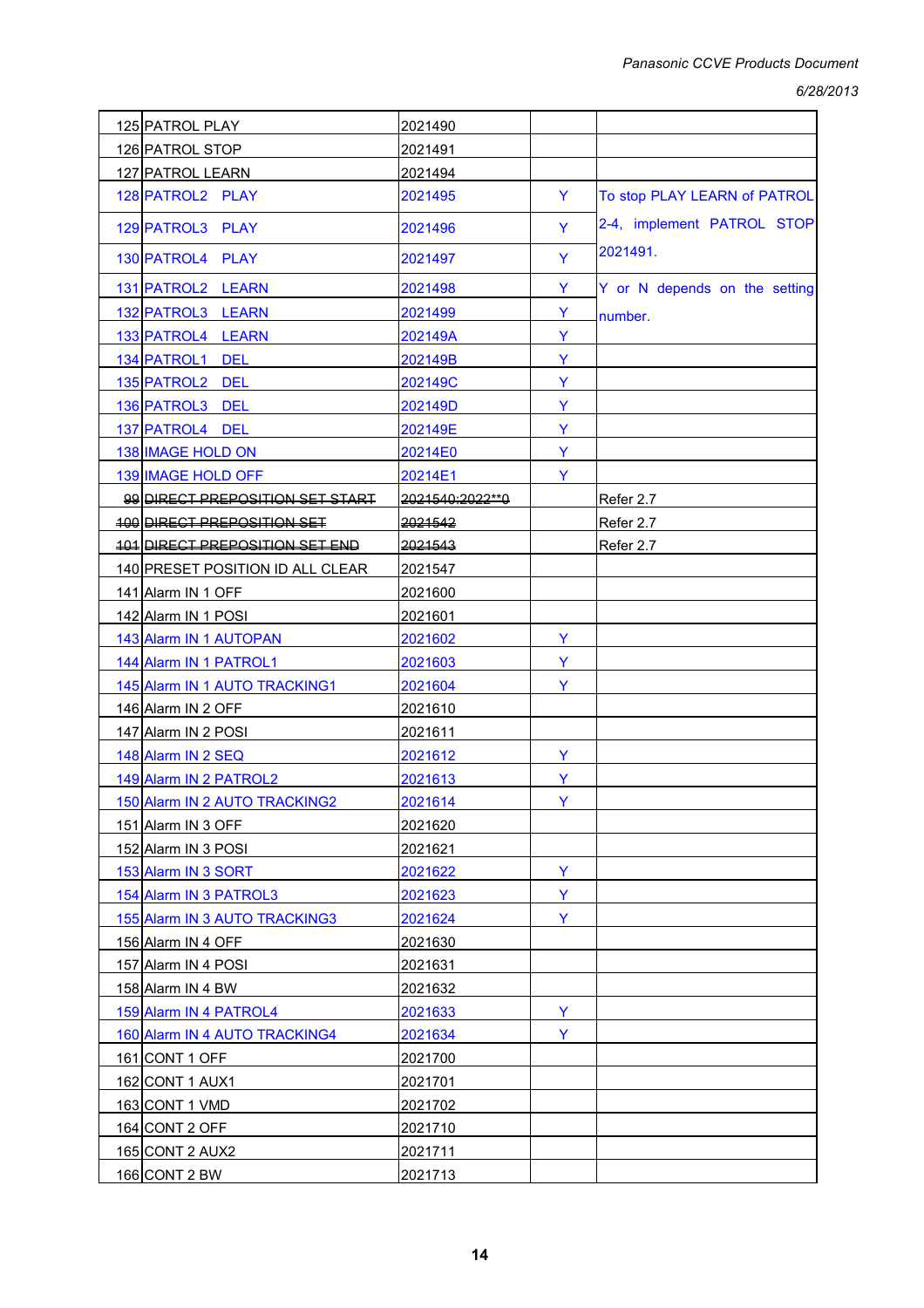#### *6/28/2013*

| 167 CAMERA HEIGHT INC              | 2021800 | These commands are about auto   |
|------------------------------------|---------|---------------------------------|
| 168 CAMERA HEIGHT DEC              | 2021801 | tracking, only for CW970 model. |
| 169 OBJECT SIZE SMALL              | 2021810 |                                 |
| 170 OBJECT SIZE MEDIUM             | 2021811 |                                 |
| 171 OBJECT SIZE LARGE              | 2021812 |                                 |
| <b>172 SENSITIVITY LOW</b>         | 2021820 |                                 |
| 173 SENSITIVITY MID                | 2021821 |                                 |
| <b>174 SENSITIVITY HIGH</b>        | 2021822 |                                 |
| 175 TRACKING MODE LOW              | 2021830 |                                 |
| 176 TRACKING MODE MID              | 2021831 |                                 |
| 177 TRACKING MODE HIGH             | 2021832 |                                 |
| 178 ZOOM CONTROL OFF               | 2021840 |                                 |
| 179 ZOOM CONTROL INTERMIT          | 2021841 |                                 |
| <b>180 ZOOM CONTROL CONTINUOUS</b> | 2021842 |                                 |
| 181 AUTO RELEASE INC               | 2021860 |                                 |
| <b>182 AUTO RELEASE DEC</b>        | 2021861 |                                 |
| 183 AUTO RELEASE DEFAULT(OFF)      | 2021863 |                                 |
| 184 LOST MODE STOP                 | 2021870 |                                 |
| 185 LOST MODE RESEACH              | 2021871 |                                 |
| 186 LOST MODE ZOOM-OUT             | 2021872 |                                 |
| 187 ALARM OFF                      | 2021880 |                                 |
| 188 ALARM ON                       | 2021881 |                                 |
| 189 INDICATOR OFF                  | 2021890 |                                 |
| 190 INDICATOR CANDIDATE            | 2021891 |                                 |
| <b>191 INDICATOR TARGET</b>        | 2021892 |                                 |
| 192 INDICATOR ON                   | 2021893 |                                 |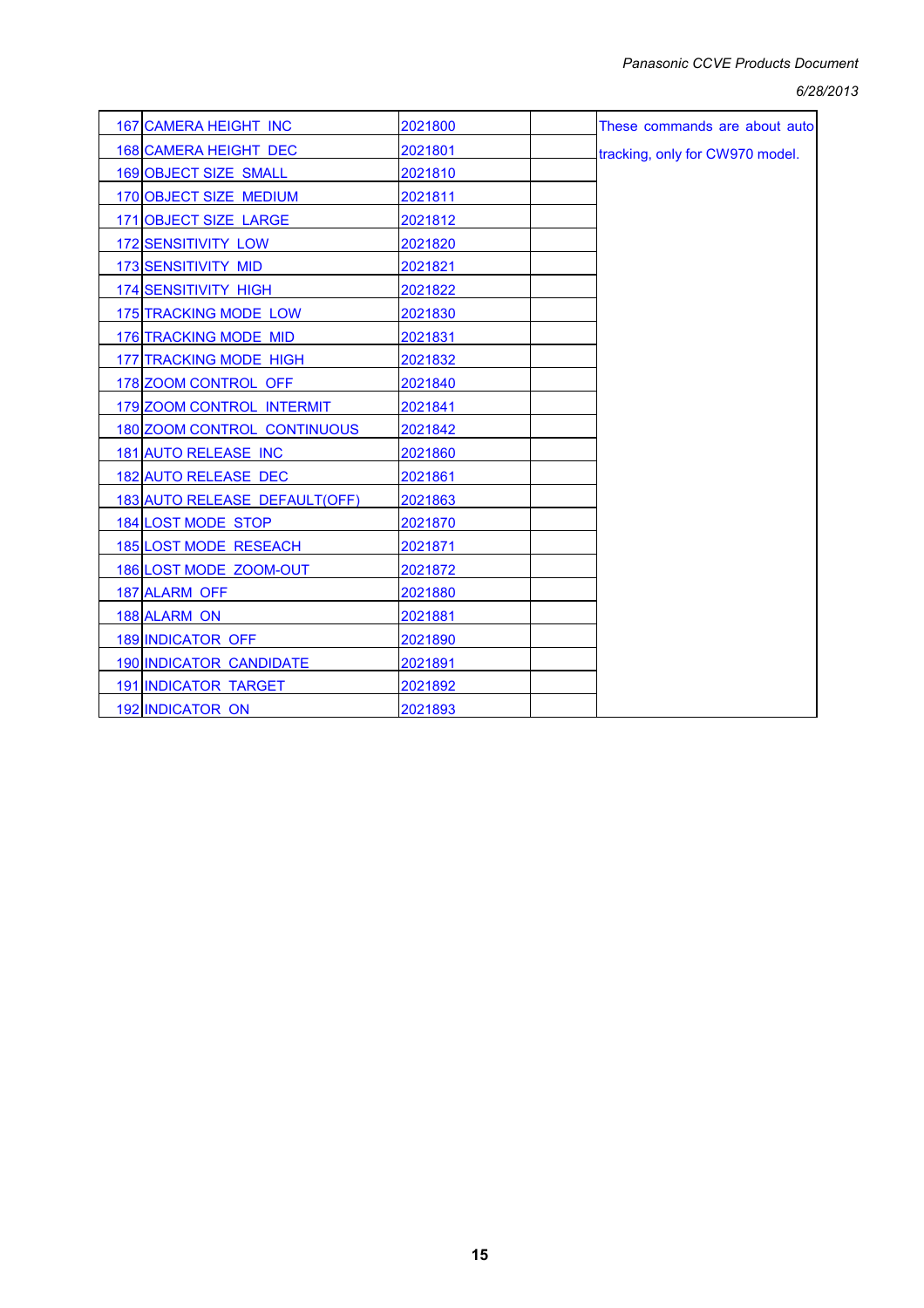## 2.5 PTZ Control (Conventional Protocol)

2.5.1 Variable Pan/Tilt speed command (Timeout 2.2 sec).

## **STX G C F : 2 0 2 1 3 6 9 : 2 0 2 2 X Y 0 ETX**

Note: Above commands can be sent sepalately.

- G C : Command header, GC:Camera Control Command
- F : Number of commands. Refer Fig 1
- 2 0 2 : Command distination, 002:Camera functions,202:Receiver functions
- 1 : Command type, 1:Control command, 0:Status request command, 2:Text data
- 3 6 9 : Function(Pan left+tilt up), Refer table 2 Receiver function command.
- 2 0 2 : Command distination, 002:Camera functions,202:Receiver functions
- 2 : Command type, 1:Control command, 0:Status request command, 2:Text data
- X : Pan Speed, 0: Min to 7: Max.
- Y : Tilt Speed, 0: Min to 7: Max.

#### 2.6 Preset Position Call command.

## **STX G C F : 2 0 2 1 4 0 0 : 2 0 2 2 X Y 0 ETX**

Note: Above commands can be sent sepalately.

| G C | : Command header, GC:Camera Control Command                                 |
|-----|-----------------------------------------------------------------------------|
| F.  | : Number of commands. Refer Fig $-1$                                        |
| 202 | : Command distination, 002: Camera functions, 202: Receiver functions       |
| 1.  | : Command type, 1: Control command, 0: Status request command, 2: Text data |
| 400 | : Function (Preset position call), Refer table 2 Receiver function command. |
| 202 | : Command distination, 002: Camera functions, 202: Receiver functions       |
|     |                                                                             |

- 2 : Command type, 1:Control command, 0:Status request command, 2:Text data
- X Y : Preset Position, 0 0: Preset 1 to 3F: Preset 64

#### [Supplement]

Use the direct function command (chapter 4) for preset 65-256. It is desirable to use the direct function command for preset 1-64, too.

#### 2.7 Direct Preset Position SET Command

Replaced by Direct Function Command GCF:00219F0:0022640 Refer 4 Direct Function Command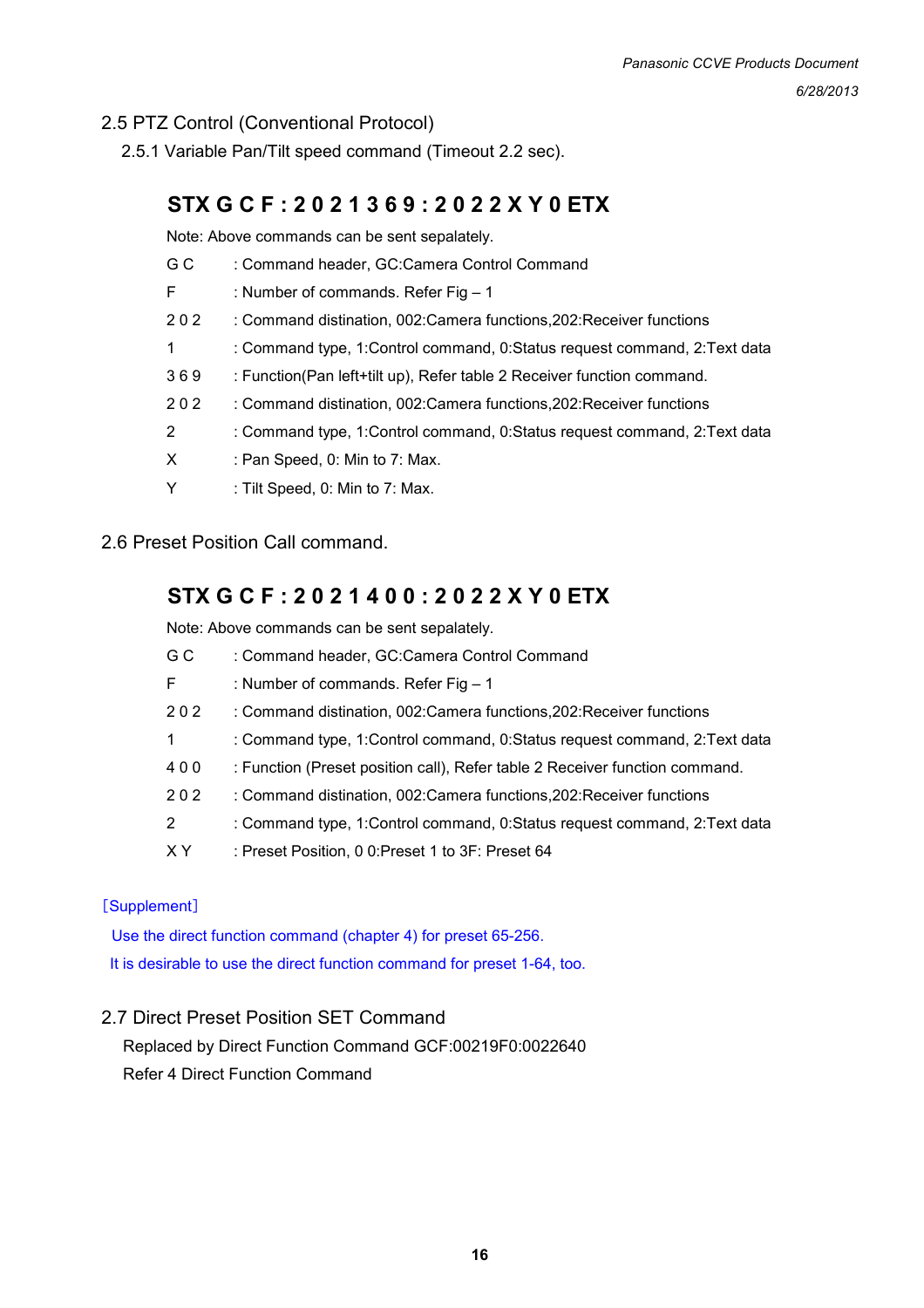## 2.8 Normal Preset Position SET Command

To set a preset position, send Pre Position SET command and set the PTZ to the desired position by using Pan/Tilt and Zoom / focus command.

| Fig 2.8.1 Pre Position SET command |  |
|------------------------------------|--|
|                                    |  |

| <b>Function</b>            | <b>Command</b>                                                                         | <b>Answer</b>                                                          | Memo |
|----------------------------|----------------------------------------------------------------------------------------|------------------------------------------------------------------------|------|
| Setup Start                | [G][C][7][:][2][0][2][1][5][4][0]                                                      | [[G][C][7][:][2][0][2][E][5][4][0]                                     |      |
| <b>Pre Position Number</b> | [G][C][7][:][2][0][2][2] <i>[X][Y]</i> [0]  [G][C][7][:][2][0][2][9] <i>[X][Y]</i> [0] |                                                                        |      |
| Positioning                | Use Pan/tilt Zoom/Focus Command                                                        |                                                                        |      |
| Position set Done          |                                                                                        | [G][C][7][:] [2][0][2][1][5][4][2]  [G][C][7][:] [2][0][2][E][5][4][2] |      |
| Setup END                  |                                                                                        | [G][C][7][:] [2][0][2][1][5][4][3]  [G][C][7][:] [2][0][2][E][5][4][3] |      |

X Y : Preset Position, 0 0:Preset 1 to 3F: Preset 64

#### [Supplement]

Use the direct function command (chapter 4) for preset 65-256.

It is desirable to use the direct function command for preset 1-64, too.

#### 2.9 System command

2.9.1 Alarm

(1) Alarm mode set command

| Command                | Answer        |
|------------------------|---------------|
| STX R L M : Fig5.1 ETX | STX R L M FTX |

#### **<Fig5.1>**

| Mode     | <b>Function</b>                                    |
|----------|----------------------------------------------------|
| $\Omega$ | Camera sends alarm log when requested              |
|          | Camera sends alarm log every time an alarm occurs. |
| 2        | Camera sends alarm log every 5 seconds             |

(2) Alarm log mode request command

| Command              | Answer         |
|----------------------|----------------|
| <b>STX Q L M ETX</b> | STX Fig5.1 ETX |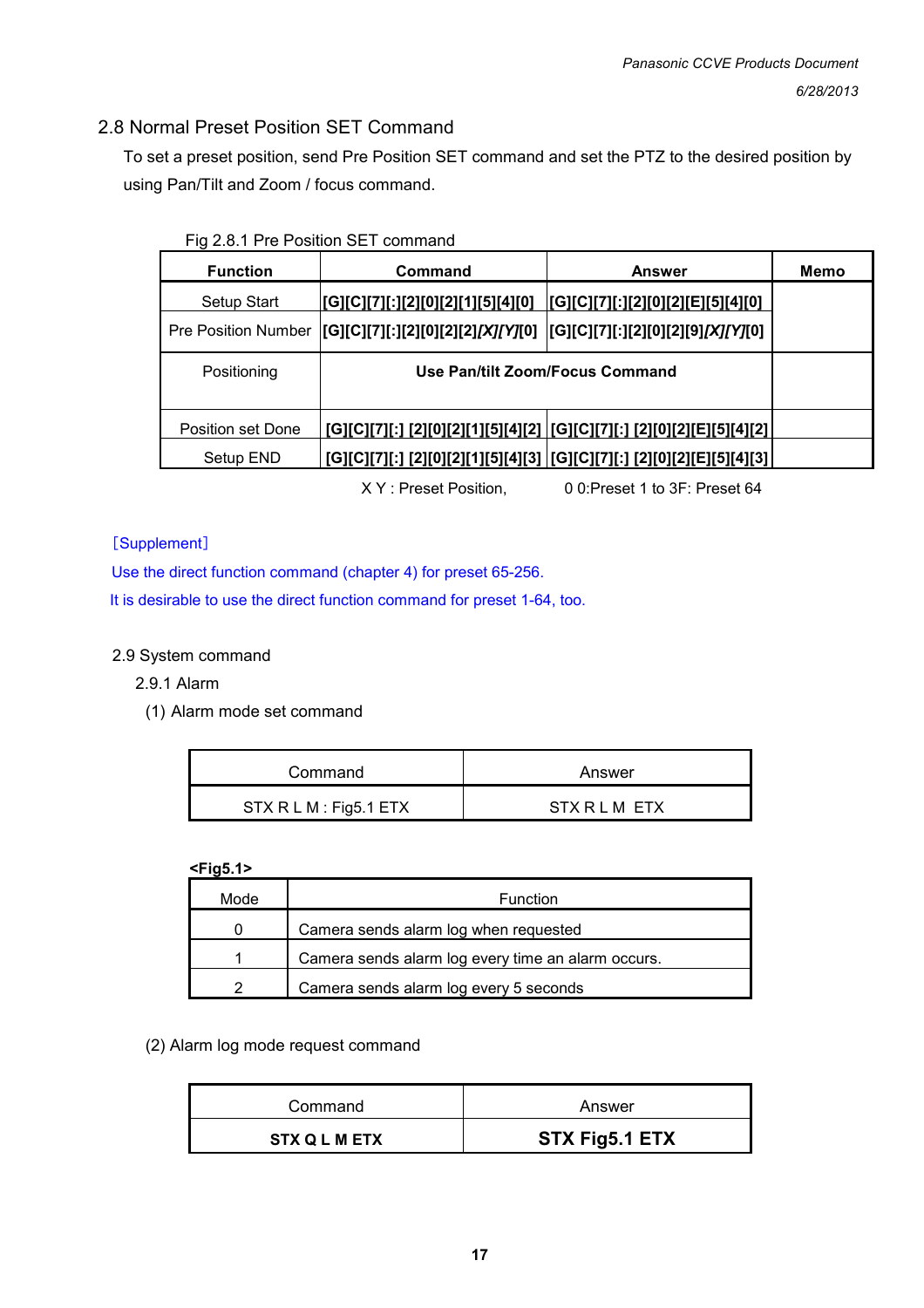#### (3) Alarm log request command

This command is used to ask alarm log when the alarm mode is "0".

| Command              | Answer         |
|----------------------|----------------|
| <b>STX Q L D ETX</b> | STX Fig5.2 ETX |

#### **<Fig5.2>**

| Answer | Alarm log                                                 |
|--------|-----------------------------------------------------------|
|        | No.                                                       |
|        | Yes. There was at least one alarm after previous request. |
| າ      | Yes. NOW there is alarm.                                  |

### (4) Alarm inform command

This command is sent from a camera when the alarm mode is "1".

| Command                    | Answer |
|----------------------------|--------|
| STX AD X X; AL M : X X ETX |        |

X X: Camera unit address : 01-96

#### 2.9.2 Device ID request

(1) Device ID request command for a RS-485 camera

| Command            | Answer              |
|--------------------|---------------------|
| <b>STX QID ETX</b> | STX 0 1 0 ETX       |
|                    | Refer table 2.9.2.1 |

#### Table 2.9.2.1

| Answer          | Model                        |
|-----------------|------------------------------|
| <b>WV-CS850</b> | WV-CS850 series NTSC, PAL    |
| <b>WV-CW860</b> | WV-CW860 series NTSC PAL     |
| <b>WV-CS570</b> | <b>WV-CS570</b>              |
| <b>WV-CS950</b> | <b>WV-CS950</b>              |
| <b>WV-CW960</b> | <b>WV-CW960</b>              |
| <b>WV-CW970</b> | <b>WV-CW970</b>              |
| 010             | WV-CSR600, CS600 series NTSC |
| 011             | WV-CSR600, CS600 series PAL  |
| 00C             | WV-CSR400, CS400 series NTSC |
| 00D             | WV-CSR400, CS400 series PAL  |
| 00E             | WV-BSR300, BS300 series NTSC |
| 00F             | WV-BSR300, BS300 series PAL  |
| WV-CLR920       | WV-CLR920 series PAL         |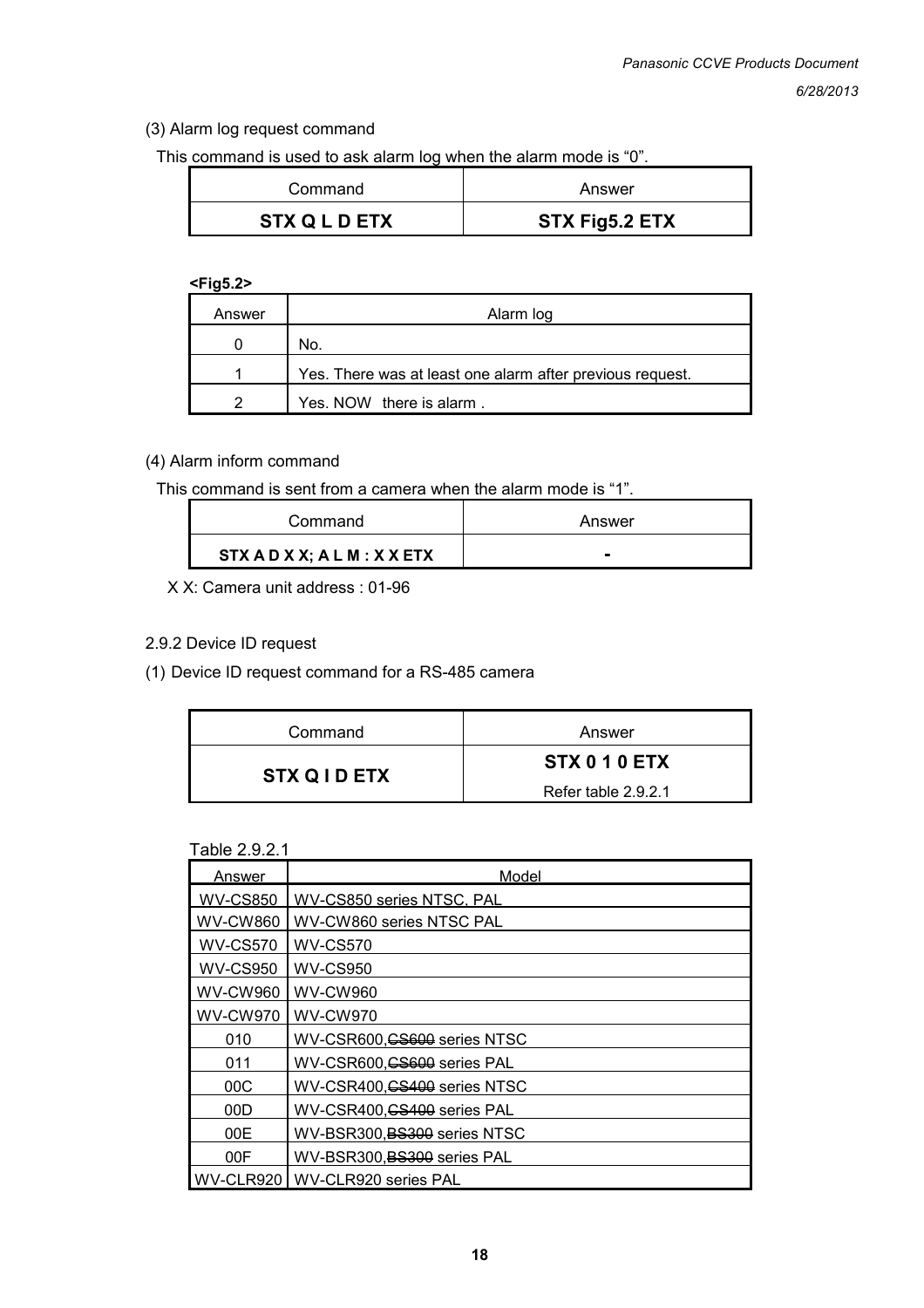WV-CPR650 WV-CPR650 series NTSC WV-CPR650 WV-CPR650 series PAL

(2) Camera ID request command for a standard camera over the coax gateway equipment Fig 2.9.3 CAMERA ID request command

| <b>Function</b>   | Command                         | Answer                                        | <b>Memo</b>       |
|-------------------|---------------------------------|-----------------------------------------------|-------------------|
| CAMERA ID request | $[STX]$ $[G][C][f]$             |                                               |                   |
|                   | [:][0][0][2][1][9][0][0]        |                                               | read              |
|                   | [.] [0] [0] [2] [2] [0] [0] [0] |                                               | id index          |
|                   | [:][0][0][2][1][9][3][0]        |                                               | id read start     |
|                   | [:][0][0][2][0][3][0][8]        |                                               | srq3              |
|                   | [:][0][0][2][0][3][0][1]        |                                               | srq3              |
|                   | [:][0][0][2][1][9][3][1]        |                                               | id read end       |
|                   | [ETX]                           |                                               |                   |
|                   |                                 | [STX] [G][C][7][:][0][0][2][E][9][0][0] [ETX] | read ack          |
|                   |                                 | [STX] [G][C][7][:][0][0][2][9][0][0][0] [ETX] | id index ack      |
|                   |                                 | [STX] [G][C][7][:][0][0][2][E][9][3][0] [ETX] | id read start ack |
|                   |                                 | [STX] [G][C][7][:][0][0][2][3][1][x][8] [ETX] | id 1x             |
|                   |                                 | [STX] [G][C][7][:][0][0][2][3][y][z][1] [ETX] | id yz             |
|                   |                                 | [STX] [G][C][7][:][0][0][2][E][9][3][1] [ETX] | read end ack      |
|                   |                                 | xyz: refer table 2.9.2.2                      |                   |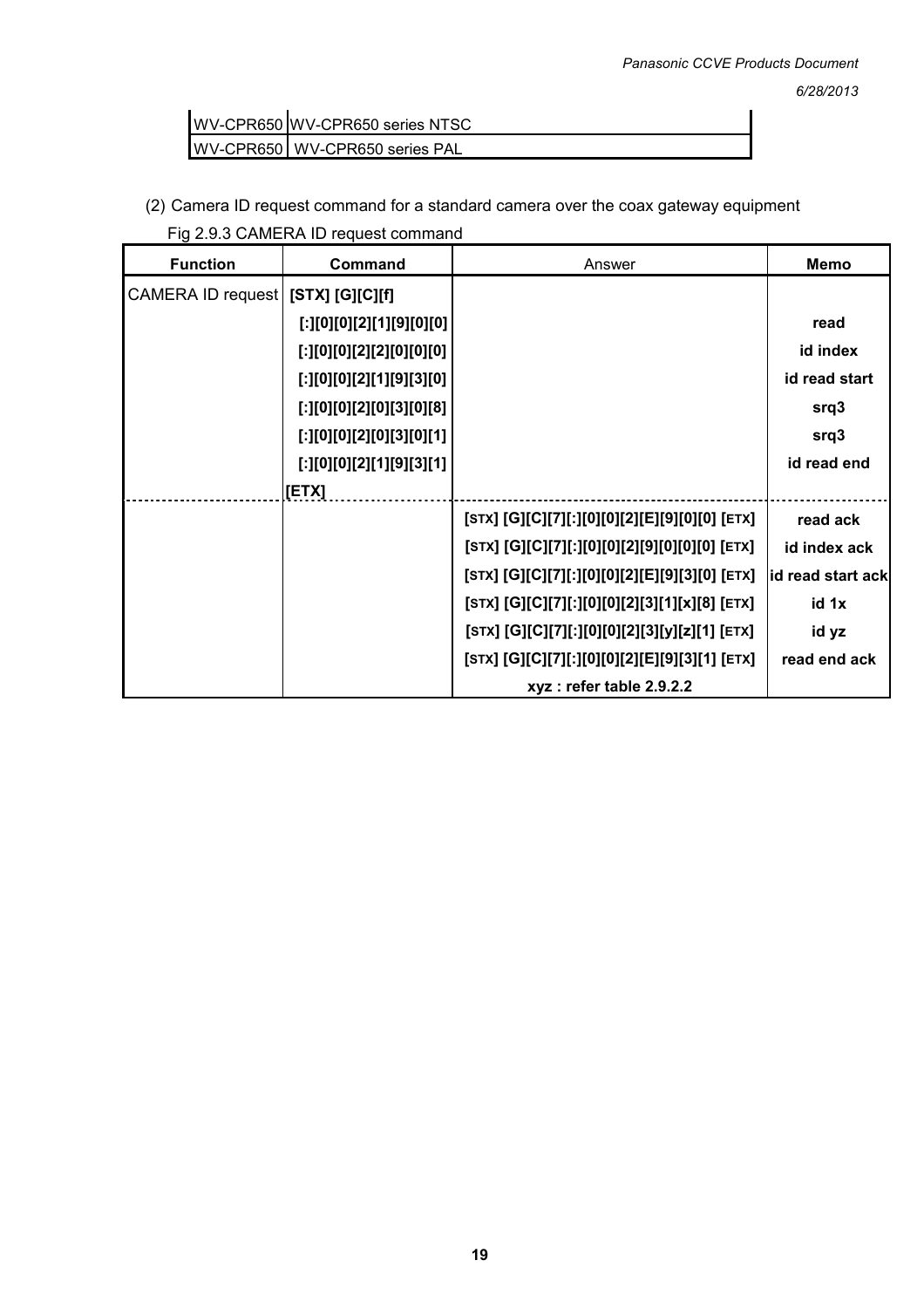| Table 2.9.2.2 |  |  |  |
|---------------|--|--|--|
|               |  |  |  |

| Answer | Model                                                  |
|--------|--------------------------------------------------------|
| 1 xyz  |                                                        |
| 07E    | WV-CS950,CW960,CW970 series NTSC                       |
| 07F    | WV-CS950, CW960, CW970 series PAL                      |
| 08E    | WV-CS570 series NTSC                                   |
| 08F    | WV-CS570 series PAL                                    |
| 03E    | WV-CS850 series NTSC/PAL (DIPSW1 RS485 and coax setup) |
| 04E    | WV-CS550 series NTSC                                   |
| 04D    | WV-CS320 series                                        |
| 048    | WV-CW464P                                              |
| 049    | WV-CW464E                                              |
| 057    | WV-CP470CH                                             |
| 052    | WV-CP470 NTSC                                          |
| 053    | WV-CP470 PAL                                           |
| 010    | WV- CS600series NTSC                                   |
| 011    | WV- CS600 series PAL                                   |
| 00C    | WV- CS400 series NTSC                                  |
| 00D    | WV- CS400 series PAL                                   |
| 00E    | WV-BS300 series NTSC                                   |
| 00F    | WV-BS300 series PAL                                    |
| 04A    | WV CPR650 series NTSC                                  |
| 04B    | WV-CPR650 series PAL                                   |
| 006    | WV-CP610 series NTSC                                   |
| 007    | WV-CP610 series PAL                                    |
| 00A    | WV-BP510 series NTSC                                   |
| 00B    | WV-BP510 series PAL                                    |

#### 2.9.3 Communication Configuration

Panasonic RS485 communication utilizes ACK and ANSWER codes. When PC sends a command, the camera sends back an ACK and an ANSWER codes. This is our basic procedure to make sure that the communication and the camera function are properly executed. But, if the ACK and ANSWER codes are not preferable, these codes can be omitted.

RON:7 mode is recommended in 2 wire connection.

SRQ(request command) and Qxx(ex.QID) requires either RON:0, RON:1, RON:4, or RON:5 mode.

## Communication Configuration Commands

| Command             | Answer                |
|---------------------|-----------------------|
| STX R O N : Y ETX   | STX R O N : Y ETX     |
| Y:Refer table 2.9.3 | $Y:Refer$ table 2.9.3 |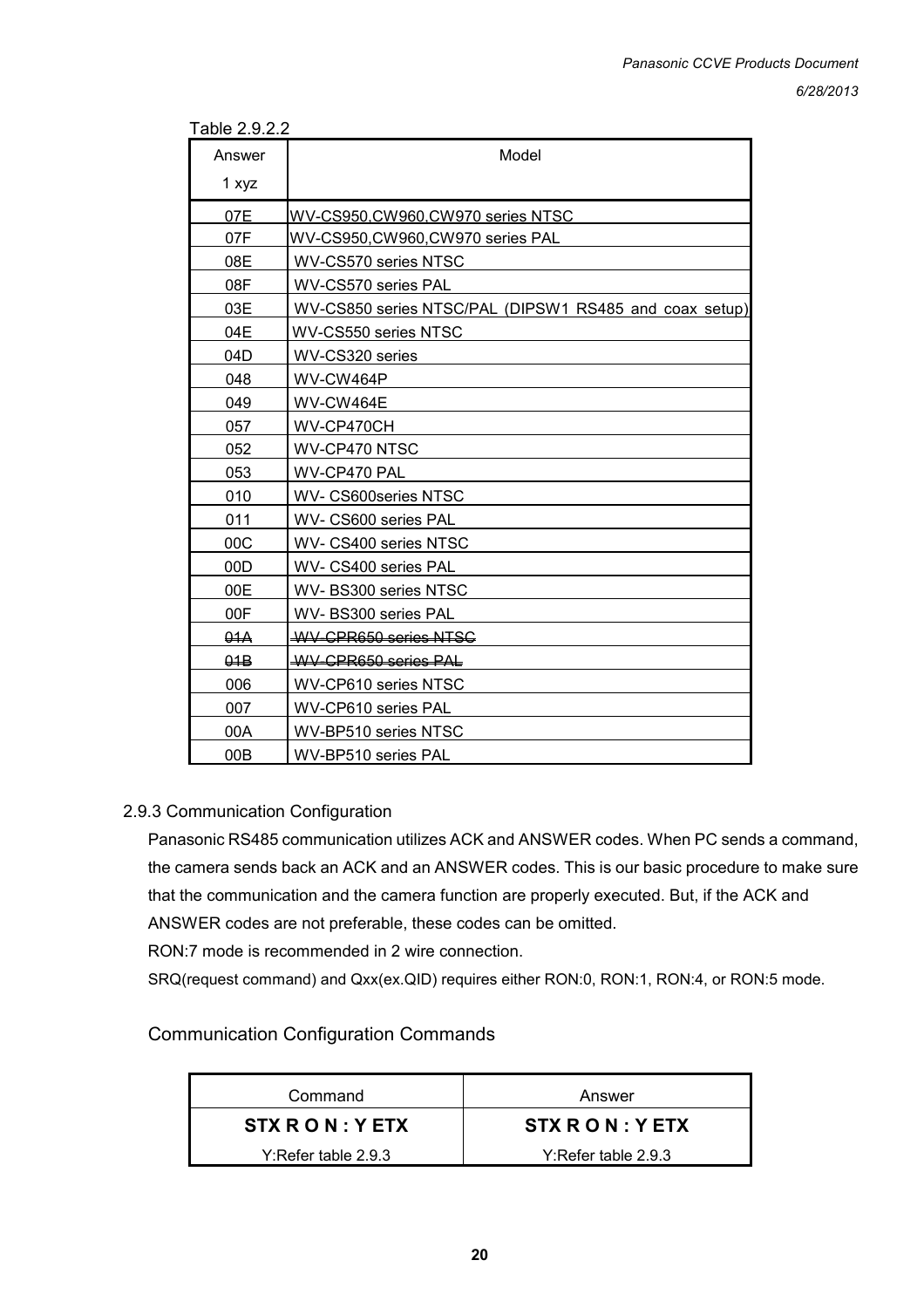#### Table 2.9.3

| Code           | ACK *3 | <b>ANSWER</b> | Error Code *2 |
|----------------|--------|---------------|---------------|
| 0              | Yes    | Yes *1        | Yes           |
| 1              | Yes    | Yes *1        | Yes           |
| $\overline{2}$ | Yes    | No            | Yes           |
| 3              | Yes    | No            | No            |
| 4              | No     | Yes *1        | Yes           |
| 5              | No     | Yes *1        | No            |
| 6              | No     | No            | Yes           |
| 7              | No     | No            | No            |

**\*1 Exception : GC7:9xxxxxx command is always no answer.** 

**\*2 Refer** Table 2.9.4

| Code         | Error              | Comments                                                |
|--------------|--------------------|---------------------------------------------------------|
| ER001        | Invalid command    |                                                         |
| ER002        | Invalid parameters |                                                         |
| ER301        |                    | Invalid command Cannot execute depending on camera mode |
| <b>ER305</b> |                    | Invalid command Cannot answer for execution waiting     |
| <b>ER306</b> |                    | Invalid command Cannot execute for execution waiting    |
| ER601        |                    | Wrong command Cannot execute depending on menu setting  |

## **\*3 Refer** Table 2.9.5

Table 2.9.5

| <b>NAK</b><br>+CODE | Error         | comments                                                                                  |  |
|---------------------|---------------|-------------------------------------------------------------------------------------------|--|
| $(15$ hex $)1$      | parity error  | Detected data parity error (even, odd),<br>lit cause camera to clear camera received data |  |
| $(15$ hex $)2$      |               | buffer overflow Detected camera receive buffer full, cannot receive data                  |  |
| $(15$ hex $)3$      | framing error | Detected data framing error (bad length to stop                                           |  |
|                     |               | bit), cause camera to clear camera received data                                          |  |
| $(15$ hex $)4$      | overrun error | buffer<br><b>IDetected</b><br>overwrote data<br>in.<br>cameral                            |  |
|                     |               | communication hardware, cause camera to clear camera                                      |  |
|                     |               | received data                                                                             |  |
| $(15$ hex $)5$      | timeout error | No [etx] is received wihtin10 minutes after [stx] received,                               |  |
|                     |               | camera goes to wait for [stx].                                                            |  |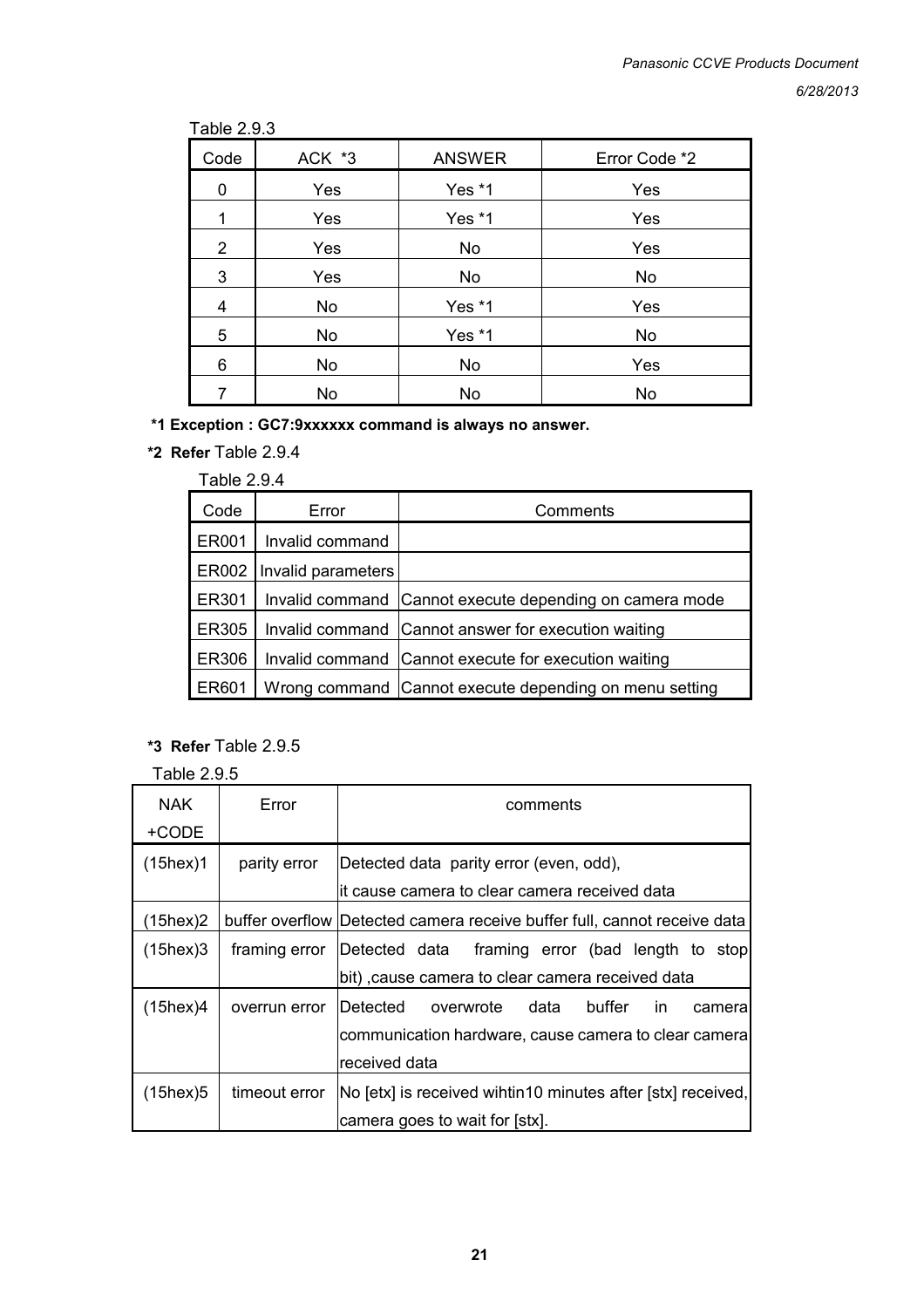### Tips for Two wire Communication Configuration

(1) Do not send a command before receiving ACK and Answer of previous command.

If you do so, data may be broken.

Bad example





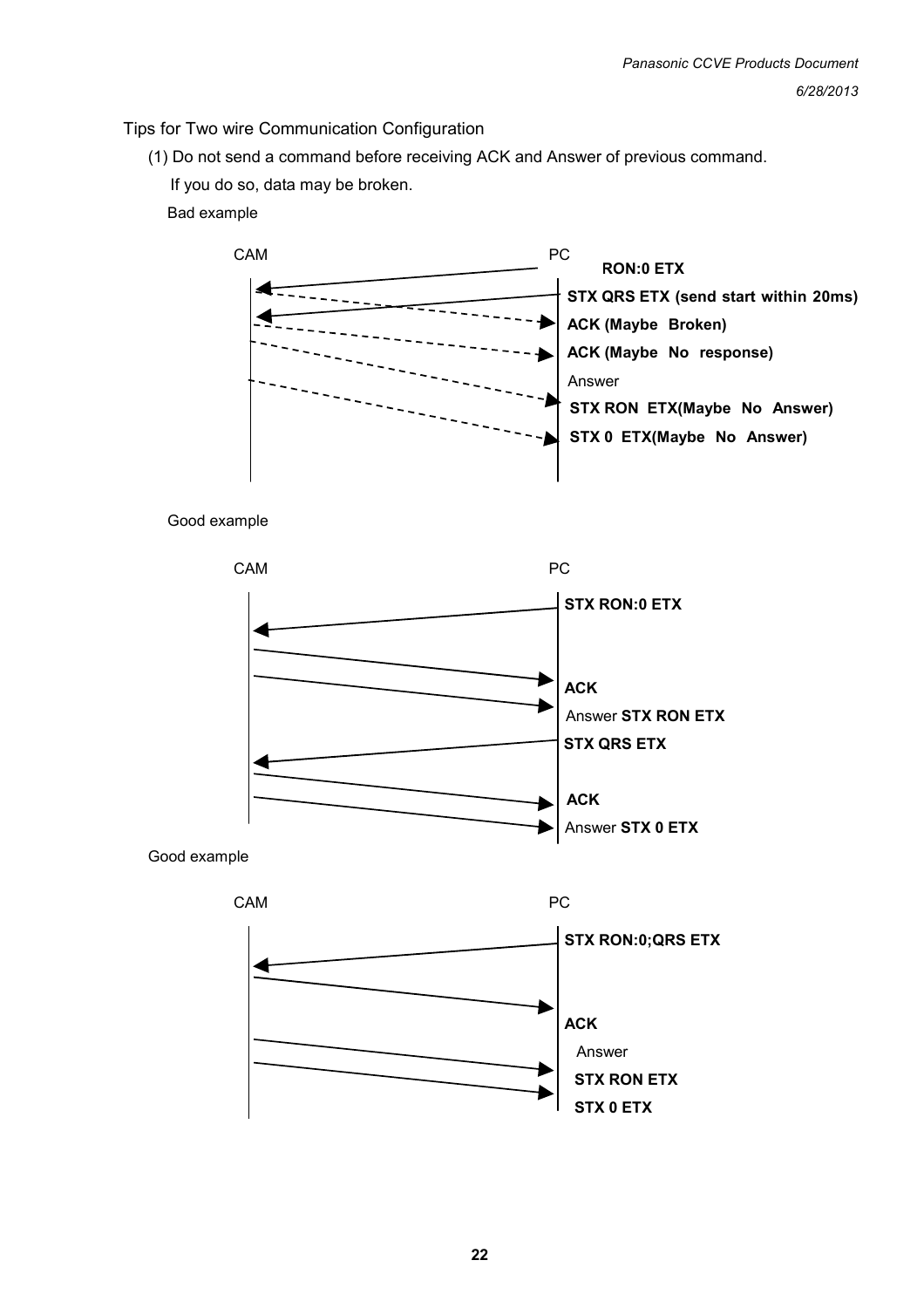## **3. Panasonic New Camera Protocol**

#### 3.1 One Way Command

New protocol is one way and does not require answer.

3.1.1 Command structure.

## **STX G C 7 : 9 T T X X X X ETX**

- 9 : ONE Way New Command
- T T : Command type, 02:PTZ command, 03:Focus command, Preset command etc

X X X X : Command body, Refer Fig 1.

#### 3.1.2 Command Answer

This protocol does not use answer from camera



#### 3.2 Pan/tilt commands

Fig3.2 PTZ Command body structure

![](_page_22_Figure_14.jpeg)

**EX1. PAN Left Max speed:** GC7:90288F0 (Zoom 1000=8hex) **EX2. PAN / TILT Stop** : GC7:902X1XX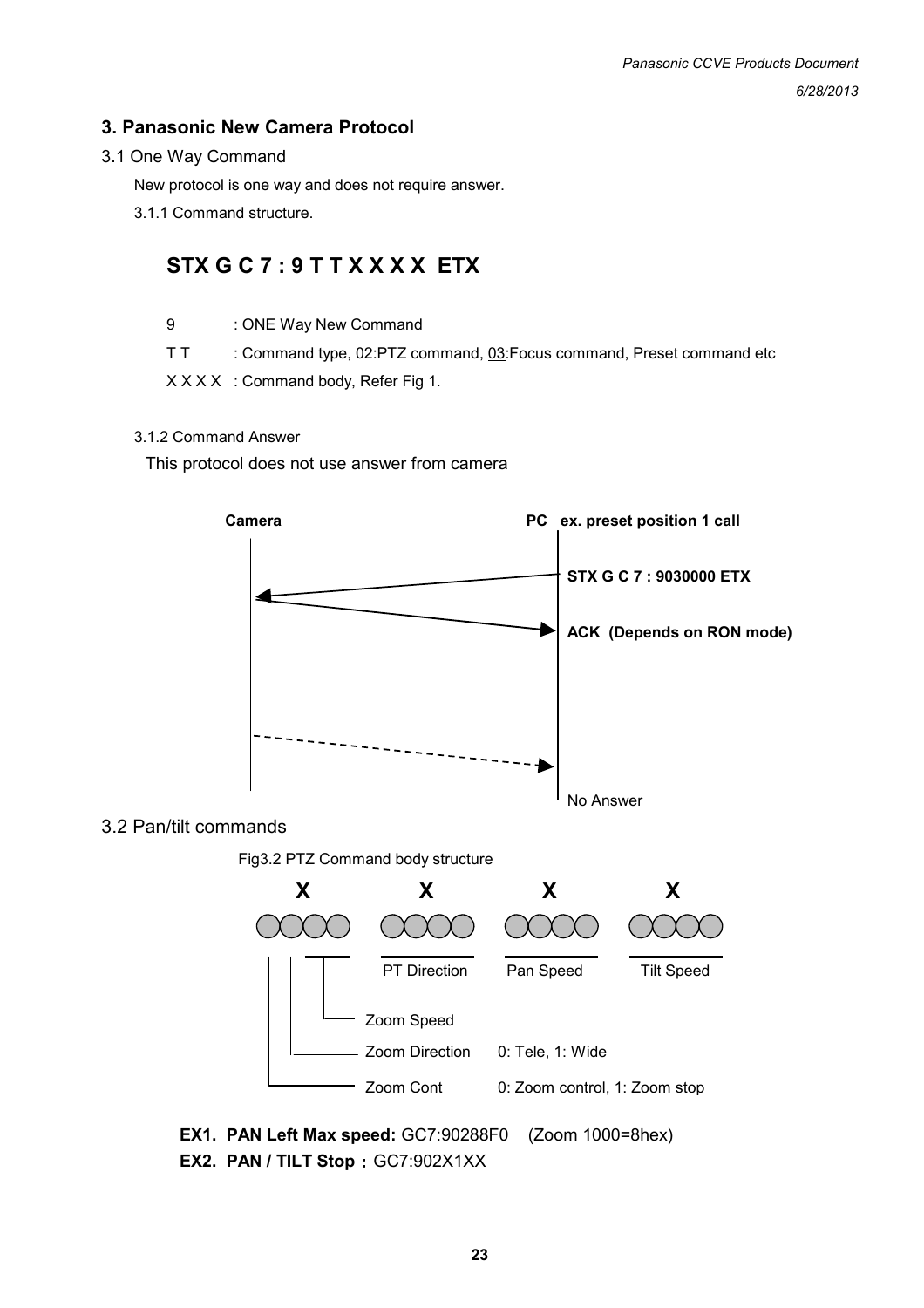#### **EX3. Zoom Tele Max speed:** GC7:9023000 (Zoom 0011=3hex)

#### **EX4. Zoom STOP:** GC7:9028XXX

| Pan Speed         | $0$ (MIN)1, 2E, $F(MAX)$ |
|-------------------|--------------------------|
| Tilt Speed        | $0$ (MIN)1, 2E, F(MAX)   |
| <b>Zoom Speed</b> | $0$ (MIN)1, 2, 3 (MAX)   |

## Table 3.1.1 PT Speed

|                    | PAN deg/sec | TILT deg/sec |
|--------------------|-------------|--------------|
| SPEED <sub>0</sub> | 0.1         | 0.1          |
| SPEED 1            | 0.21        | 0.21         |
| SPEED <sub>2</sub> | 0.47        | 0.47         |
| SPEED <sub>3</sub> | 1           |              |
| SPEED 4            | 3.19        | 3.19         |
| SPEED <sub>5</sub> | 7.06        | 7.06         |
| SPEED 6            | 12.01       | 12.01        |
| SPEED <sub>7</sub> | 18.27       | 18.27        |
| SPEED <sub>8</sub> | 26.54       | 26.54        |
| SPEED <sub>9</sub> | 35.55       | 35.55        |
| <b>SPEED A</b>     | 44.97       | 44.97        |
| <b>SPEED B</b>     | 57.52       | 57.52        |
| <b>SPEED C</b>     | 71.63       | 71.63        |
| <b>SPEED D</b>     | 86.02       | 86.02        |
| <b>SPEED E</b>     | 103.1       | 103.1        |
| <b>SPEEDF</b>      | 120.24      | 120.24       |

### Table 3.2 PT directions

| Command | Function                      |
|---------|-------------------------------|
| 0       | Null (when used only fo zoom) |
|         | <b>STOP</b>                   |
| 8       | Left                          |
| 9       | $Left + UP$                   |
| А       | UP                            |
| в       | Right + UP                    |
| С       | Right                         |
| D       | Right + Down                  |
| E       | Down                          |
|         | Left + Down                   |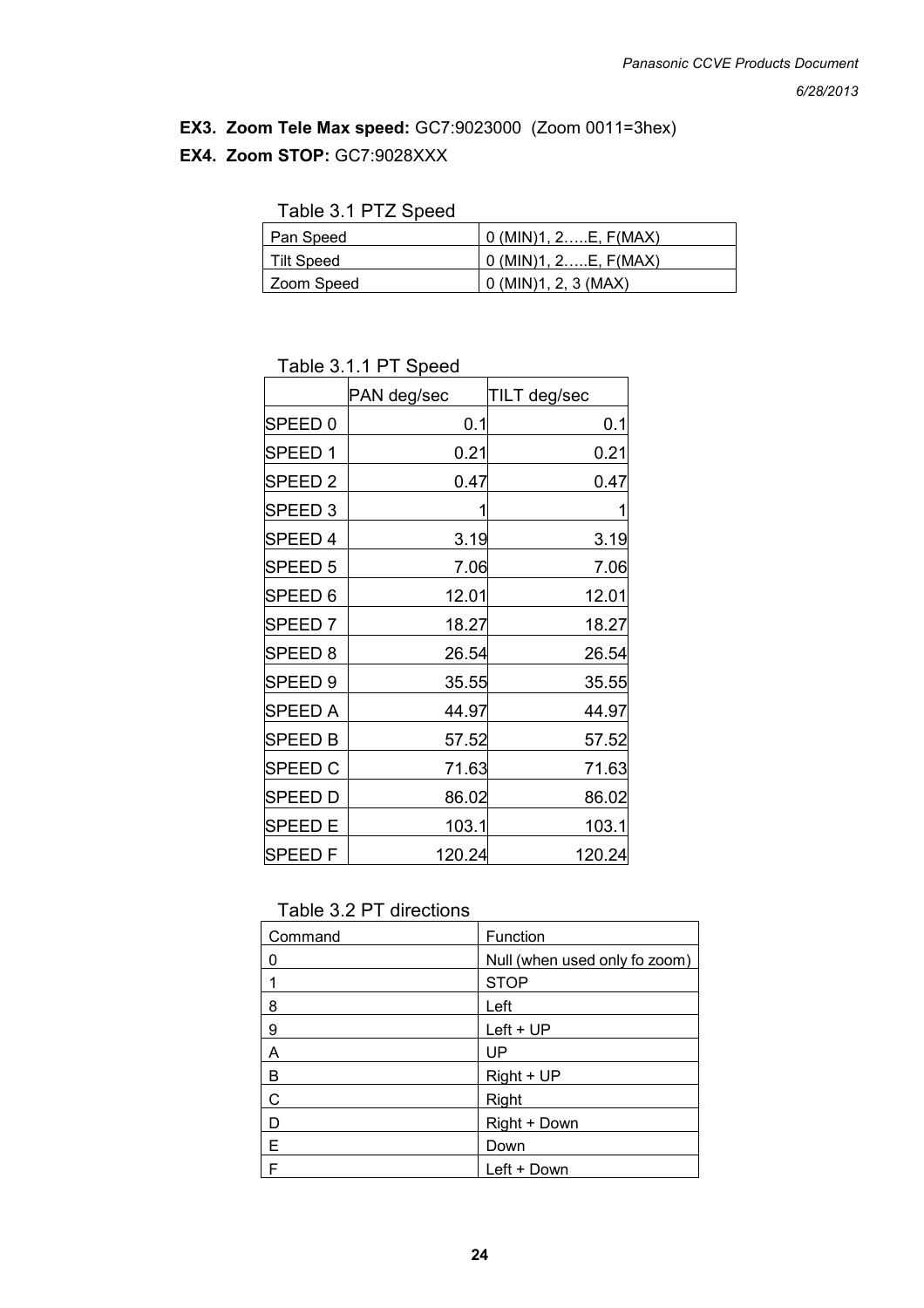#### 3.2 .1 Pan command example

![](_page_24_Figure_2.jpeg)

※**Pan/Tilt is Automatic Stop at 2 seconds.**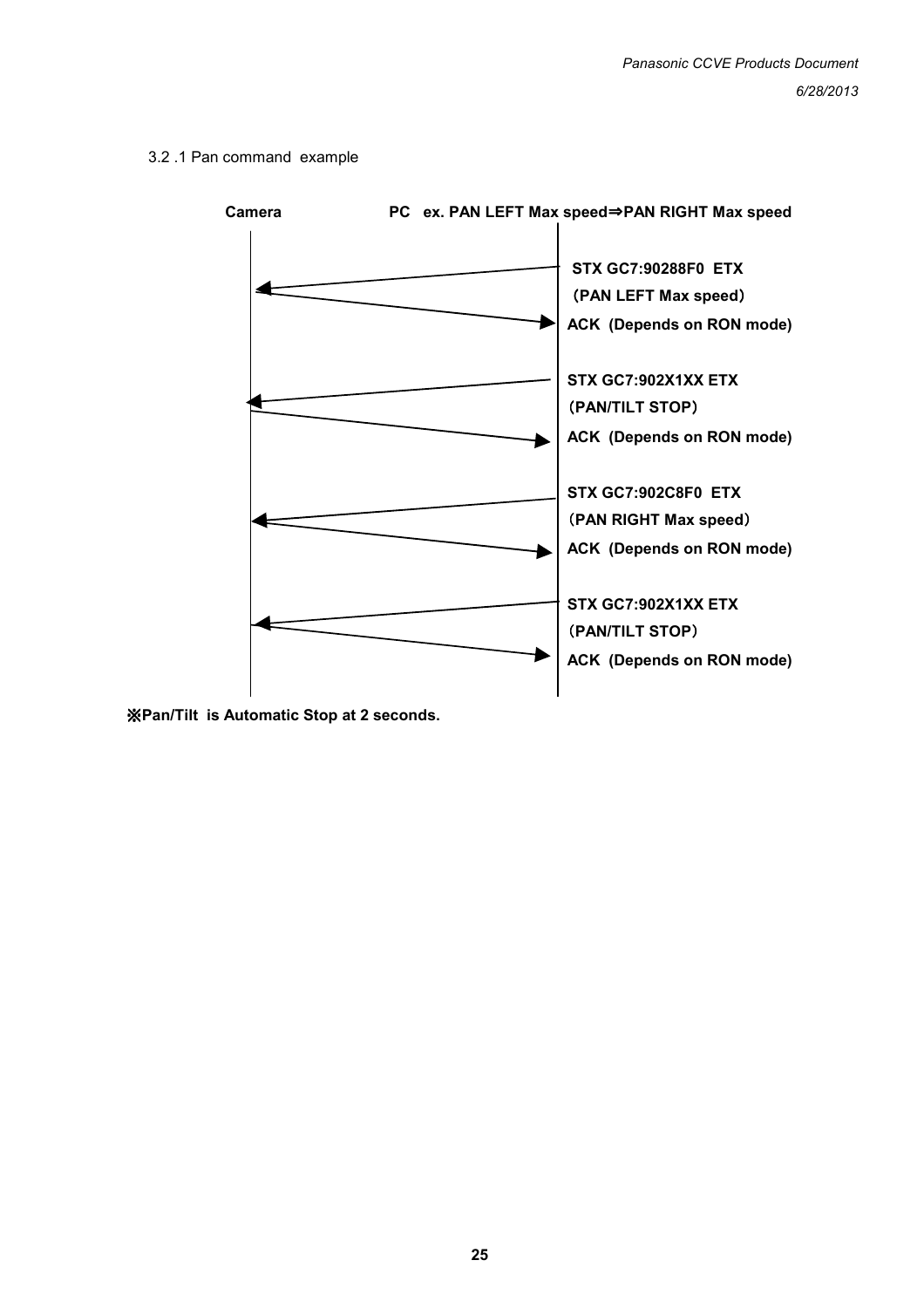## 3.3 Focus Command

![](_page_25_Figure_2.jpeg)

![](_page_25_Figure_3.jpeg)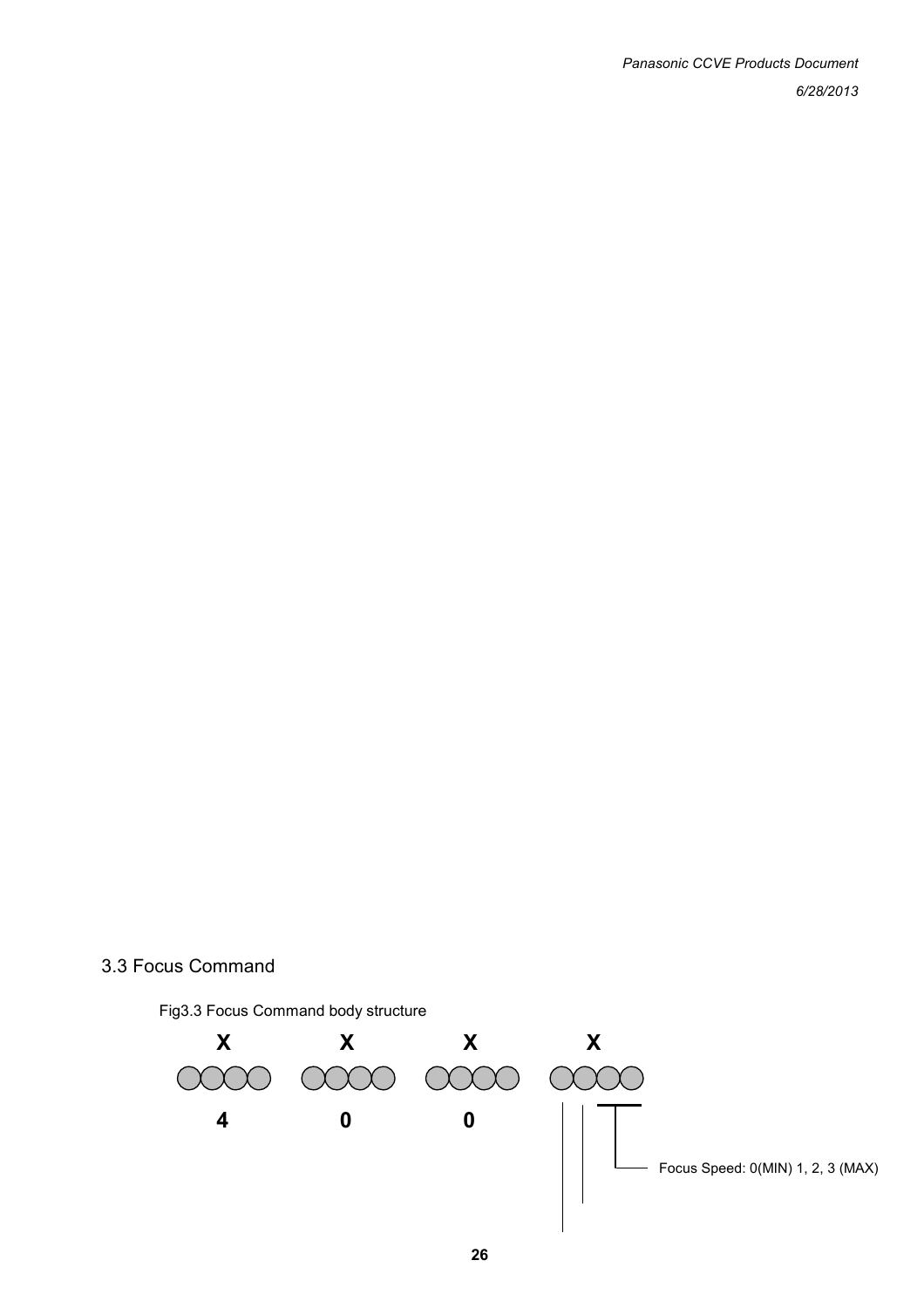*Panasonic CCVE Products Document 6/28/2013*

0: Near, 1: Far

0: Zoom control, 1: Zoom stop

#### 3.4 Preset position set/call Command

Refer Table 4

#### 3.5 256 steps PTZ commands

 This is only for CS850A. Prior to use this command, check the availability by SRQ1 command. SRQ1 (256 Steps PT check): 2020150, Ans: Yes: 2021500, No: nop.

## **STX G C 7 : D X X X X X X ETX**

| D      | : ONE Way 256 steps Command    |
|--------|--------------------------------|
| XXXXXX | : Command body, Refer Fig 3.5. |

Fig3.5 PTZ Command body structure

![](_page_26_Figure_10.jpeg)

| Table 3.5.1 PTZ Speed               |  |
|-------------------------------------|--|
| $P_1 \cup P_2 \cup \ldots \cup P_r$ |  |

| Pan Speed 256steps   | $(min)$ 00, 01, 02FE, FF(max) |
|----------------------|-------------------------------|
| Tilt Speed 256 steps | $(min)$ 00, 01, 02FE, FF(max) |
| Zoom Speed 4 steps   | $(min)$ 0, 1, 2, 3 (max)      |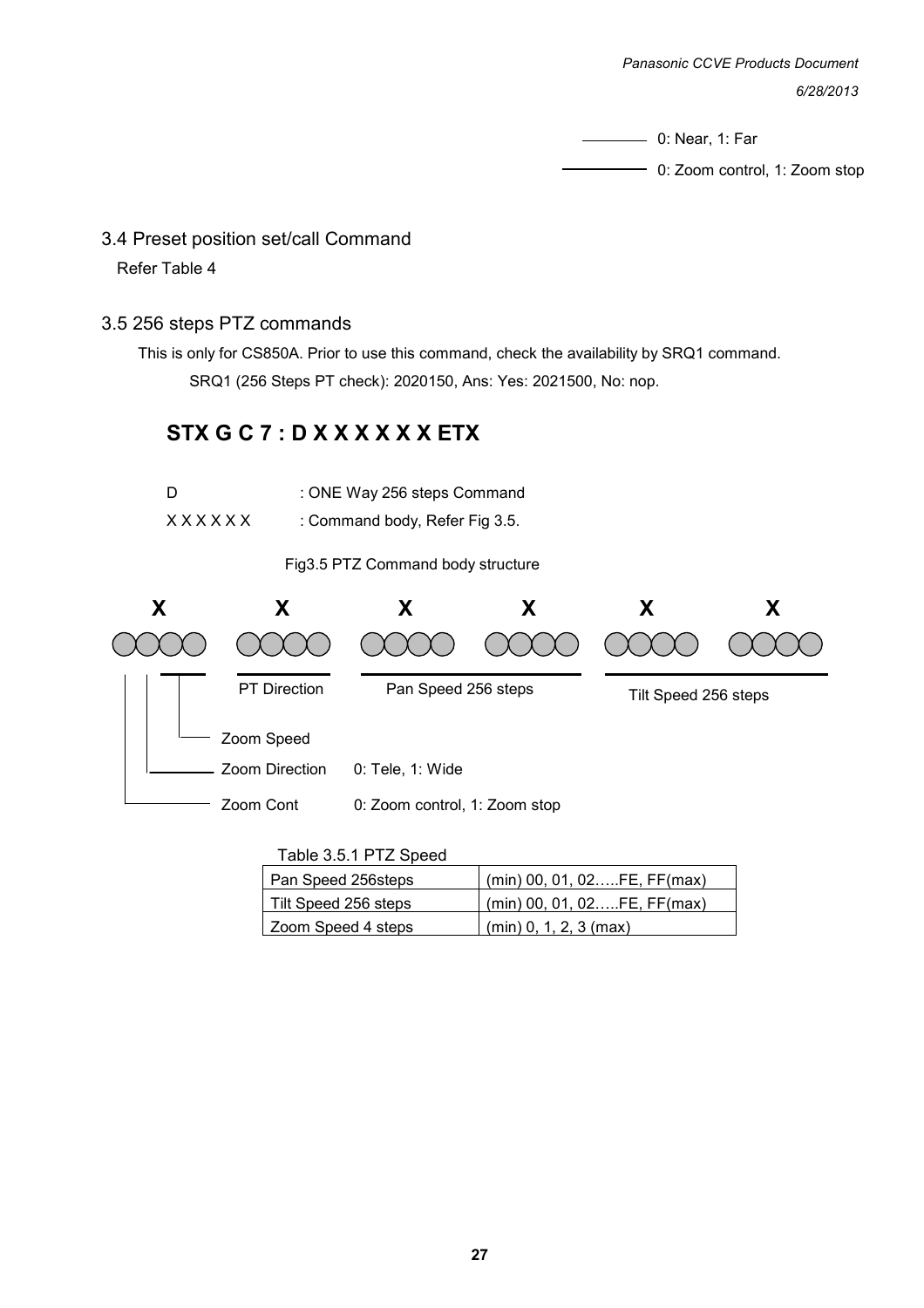*6/28/2013*

Table 3.5.2 256 Steps PT speed (deg/sec).

| <b>STEP</b>      | SPEED | <b>STEP</b> | <b>SPEED</b> | <b>STEP</b> | $\sim$ $\sim$ $\prime$ $\cdot$<br>SPEED | <b>STEP</b> | <b>SPEED</b> | <b>STEP</b> | <b>SPEED</b> | <b>STEP</b> | <b>SPEED</b> |
|------------------|-------|-------------|--------------|-------------|-----------------------------------------|-------------|--------------|-------------|--------------|-------------|--------------|
| $\mathbf{1}$     | 0.1   | 44          | 0.65         | 87          | 3.69                                    | 130         | 12.01        | 173         | 30.13        | 216         | 69.36        |
| 2                | 0.1   | 45          | 0.76         | 88          | 3.69                                    | 131         | 12.48        | 174         | 30.88        | 217         | 70.49        |
| 3                | 0.1   | 46          | 0.76         | 89          | 3.95                                    | 132         | 12.96        | 175         | 31.64        | 218         | 71.63        |
| 4                | 0.1   | 47          | 0.76         | 90          | 3.95                                    | 133         | 13.45        | 176         | 32.4         | 219         | 72.77        |
| $\sqrt{5}$       | 0.12  | 48          | 0.76         | 91          | 4.22                                    | 134         | 13.45        | 177         | 33.17        | 220         | 73.93        |
| 6                | 0.12  | 49          | 0.87         | 92          | 4.22                                    | 135         | 13.95        | 178         | 33.96        | 221         | 75.1         |
| $\overline{7}$   | 0.12  | 50          | 0.87         | 93          | 4.5                                     | 136         | 13.95        | 179         | 34.75        | 222         | 76.28        |
| 8                | 0.12  | 51          | 0.87         | 94          | 4.79                                    | 137         | 14.46        | 180         | 35.55        | 223         | 77.46        |
| $\boldsymbol{9}$ | 0.14  | 52          | 0.87         | 95          | 4.79                                    | 138         | 14.46        | 181         | 36.36        | 224         | 78.66        |
| 10               | 0.14  | 53          | 1            | 96          | 5.09                                    | 139         | 14.97        | 182         | 37.18        | 225         | 79.86        |
| 11               | 0.14  | 54          | 1            | 97          | 5.39                                    | 140         | 14.97        | 183         | 38.01        | 226         | 81.07        |
| 12               | 0.14  | 55          | 1            | 98          | 5.39                                    | 141         | 15.5         | 184         | 38.85        | 227         | 82.3         |
| 13               | 0.17  | 56          | $\mathbf{1}$ | 99          | 5.71                                    | 142         | 15.5         | 185         | 39.69        | 228         | 83.53        |
| 14               | 0.17  | 57          | 1.13         | 100         | 5.71                                    | 143         | 16.03        | 186         | 40.55        | 229         | 84.77        |
| 15               | 0.17  | 58          | 1.13         | 101         | 6.03                                    | 144         | 16.03        | 187         | 41.41        | 230         | 86.02        |
| 16               | 0.17  | 59          | 1.13         | 102         | 6.03                                    | 145         | 16.58        | 188         | 42.29        | 231         | 88.54        |
| 17               | 0.21  | 60          | 1.13         | 103         | 6.37                                    | 146         | 17.13        | 189         | 43.17        | 232         | 89.82        |
| 18               | 0.21  | 61          | 1.27         | 104         | 6.37                                    | 147         | 17.13        | 190         | 44.06        | 233         | 91.11        |
| 19               | 0.21  | 62          | 1.27         | 105         | 6.71                                    | 148         | 17.7         | 191         | 44.97        | 234         | 93.71        |
| 20               | 0.21  | 63          | 1.27         | 106         | 6.71                                    | 149         | 18.27        | 192         | 45.88        | 235         | 95.02        |
| 21               | 0.21  | 64          | 1.27         | 107         | 7.06                                    | 150         | 18.27        | 193         | 46.8         | 236         | 97.68        |
| 22               | 0.21  | 65          | 1.42         | 108         | 7.06                                    | 151         | 18.85        | 194         | 47.73        | 237         | 100.37       |
| 23               | 0.21  | 66          | 1.42         | 109         | 7.42                                    | 152         | 18.85        | 195         | 48.66        | 238         | 103.1        |
| 24               | 0.21  | 67          | 1.42         | 110         | 7.42                                    | 153         | 19.44        | 196         | 49.61        | 239         | 105.86       |
| 25               | 0.26  | 68          | 1.58         | 111         | 7.8                                     | 154         | 19.44        | 197         | 50.57        | 240         | 108.66       |
| ${\bf 26}$       | 0.26  | 69          | 1.58         | 112         | 7.8                                     | 155         | 20.65        | 198         | 51.53        | 241         | 110.08       |
| 27               | 0.26  | 70          | 1.75         | 113         | 8.17                                    | 156         | 20.65        | 199         | 52.51        | 242         | 112.93       |
| 28               | 0.26  | 71          | 1.75         | 114         | 8.17                                    | 157         | 21.27        | 200         | 53.49        | 243         | 115.83       |
| 29               | 0.32  | 72          | 1.93         | 115         | 8.56                                    | 158         | 21.27        | 201         | 54.49        | 244         | 118.76       |
| 30               | 0.32  | 73          | 1.93         | 116         | 8.56                                    | 159         | 21.89        | 202         | 54.49        | 245         | 120.24       |
| 31               | 0.32  | 74          | 2.12         | 117         | 8.96                                    | 160         | 22.53        | 203         | 55.49        | 246         | 120.24       |
| 32               | 0.32  | 75          | 2.12         | 118         | 8.96                                    | 161         | 23.18        | 204         | 56.5         | 247         | 120.24       |
| 33               | 0.39  | 76          | 2.32         | 119         | 9.37                                    | 162         | 23.83        | 205         | 57.52        | 248         | 120.24       |
| 34               | 0.39  | 77          | 2.32         | 120         | 9.37                                    | 163         | 24.49        | 206         | 58.55        | 249         | 120.24       |
| 35               | 0.39  | 78          | 2.52         | 121         | 9.79                                    | 164         | 25.17        | 207         | 59.59        | 250         | 120.24       |
| 36               | 0.39  | 79          | 2.52         | 122         | 9.79                                    | 165         | 25.85        | 208         | 60.64        | 251         | 120.24       |
| 37               | 0.47  | 80          | 2.74         | 123         | 10.21                                   | 166         | 25.85        | 209         | 61.7         | 252         | 120.24       |
| 38               | 0.47  | 81          | 2.74         | 124         | 10.21                                   | 167         | 26.54        | 210         | 61.7         | 253         | 120.24       |
| 39               | 0.56  | 82          | 2.96         | 125         | 10.65                                   | 168         | 26.54        | 211         | 62.76        | 254         | 120.24       |
| 40               | 0.56  | 83          | 2.96         | 126         | 10.65                                   | 169         | 27.24        | 212         | 63.84        | 255         | 120.24       |
| 41               | 0.56  | 84          | 3.19         | 127         | 11.54                                   | 170         | 27.95        | 213         | 64.92        | 256         | 120.24       |
| 42               | 0.65  | 85          | 3.44         | 128         | 11.54                                   | 171         | 28.67        | 214         | 66.02        |             |              |
| 43               | 0.65  | 86          | 3.44         | 129         | 12.01                                   | 172         | 29.4         | 215         | 67.12        |             |              |

※Please transmit the PTZF command at first, and then transmit the STOP command. Without transmitting the STOP command, PTZF operation may not work.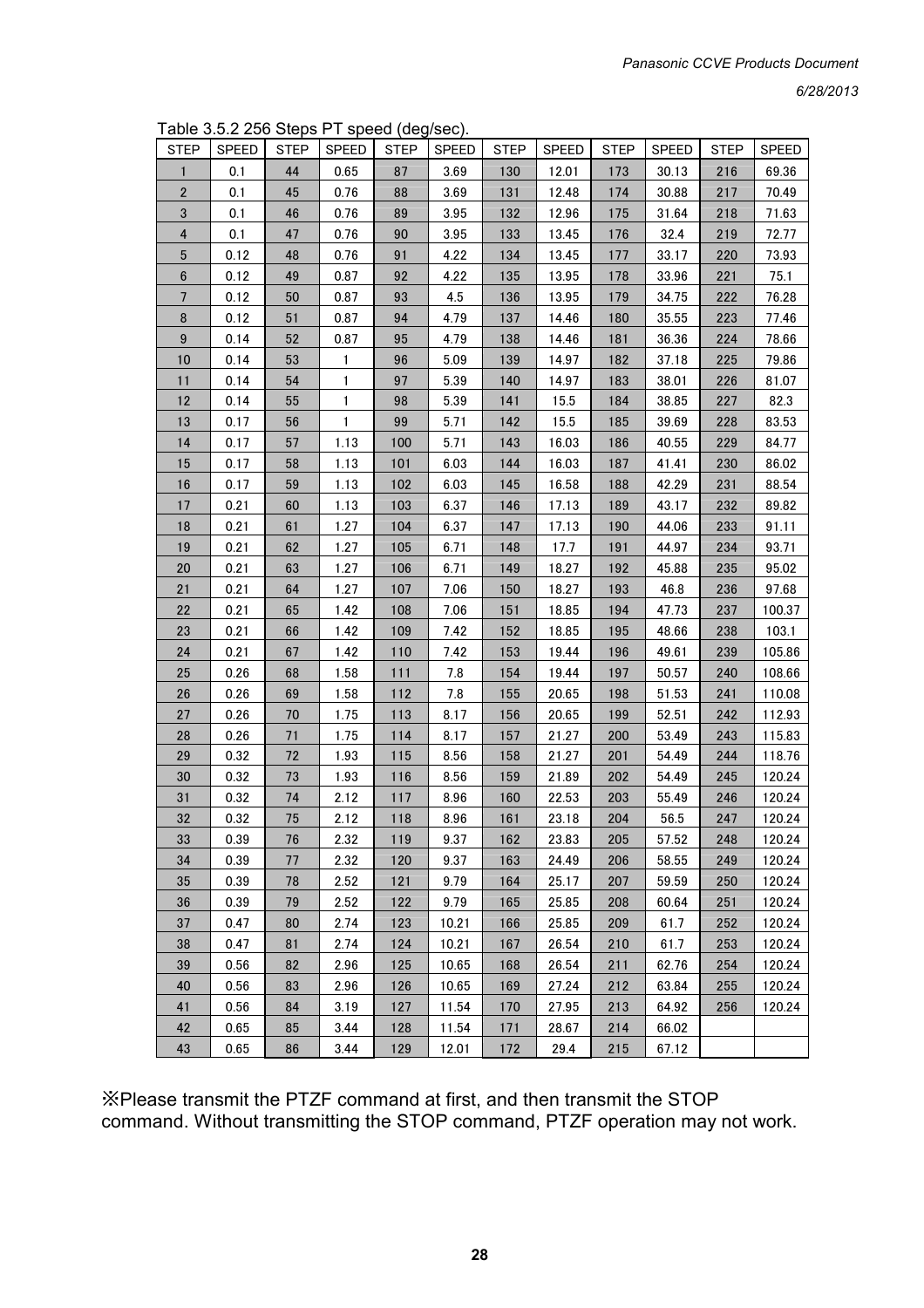### **4. Absolute Position Control** *compatible in CS850A and later model*

- 4.1 Get Positioning Data from Dome Camera (PTZ)
	- 4.1.1 Pan Position

![](_page_28_Figure_5.jpeg)

4.1.2 Tilt Position

![](_page_28_Figure_7.jpeg)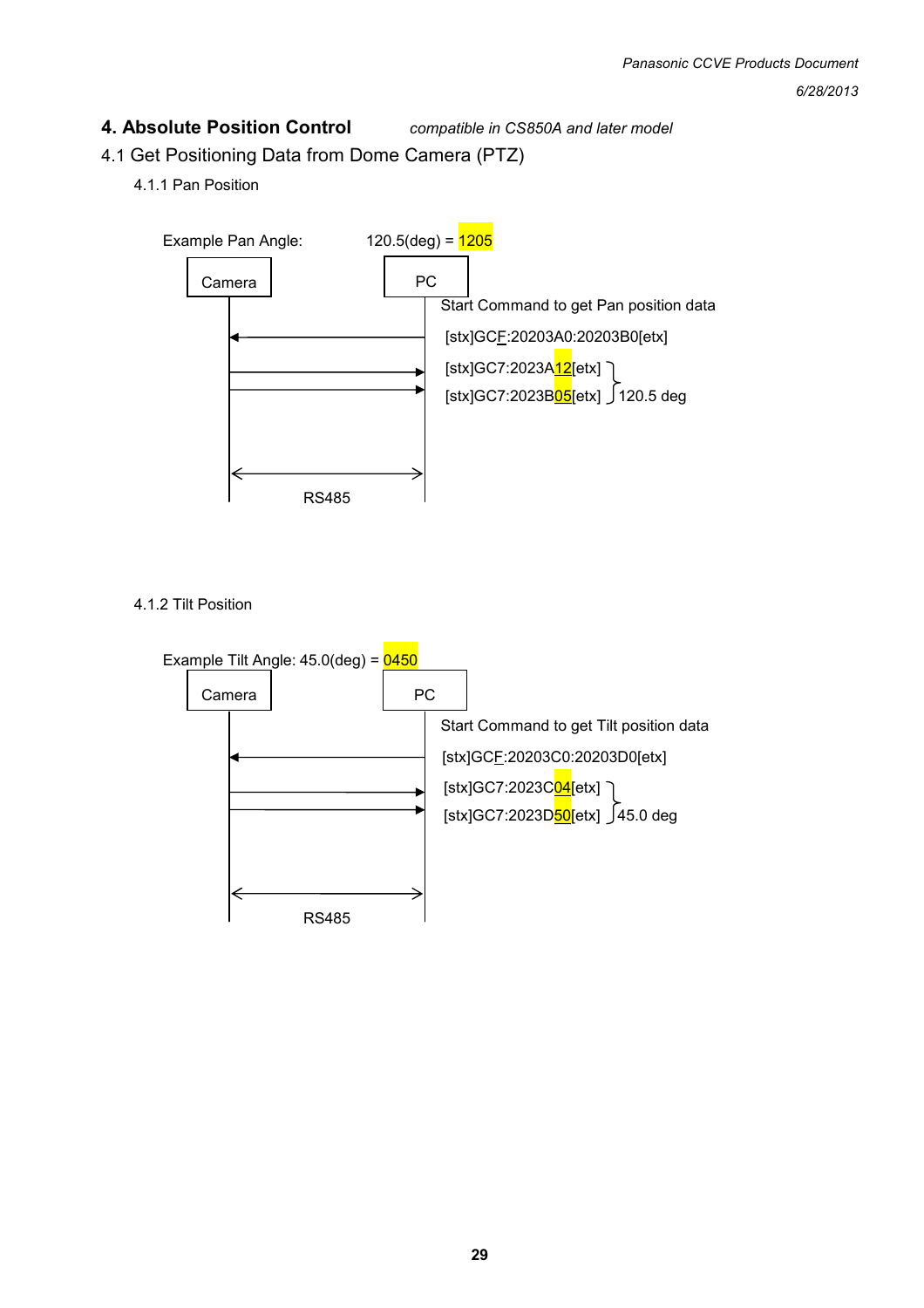#### 4.1.3 Zoom Ratio

![](_page_29_Figure_2.jpeg)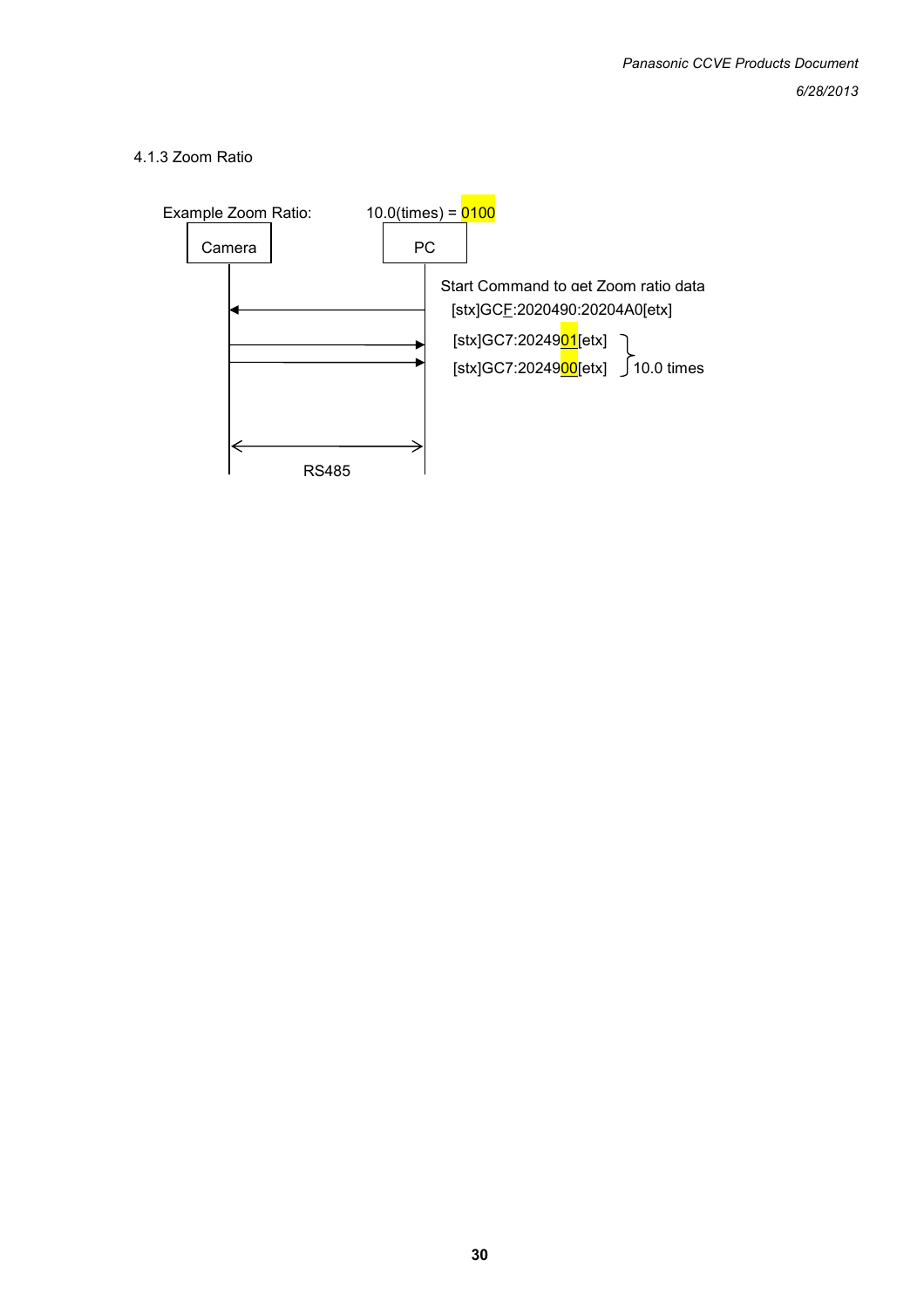## 4.2 Set Positioning Data to Dome Camera

4.2.1 Pan Position

![](_page_30_Figure_3.jpeg)

4.2.2 Tilt Position

![](_page_30_Figure_5.jpeg)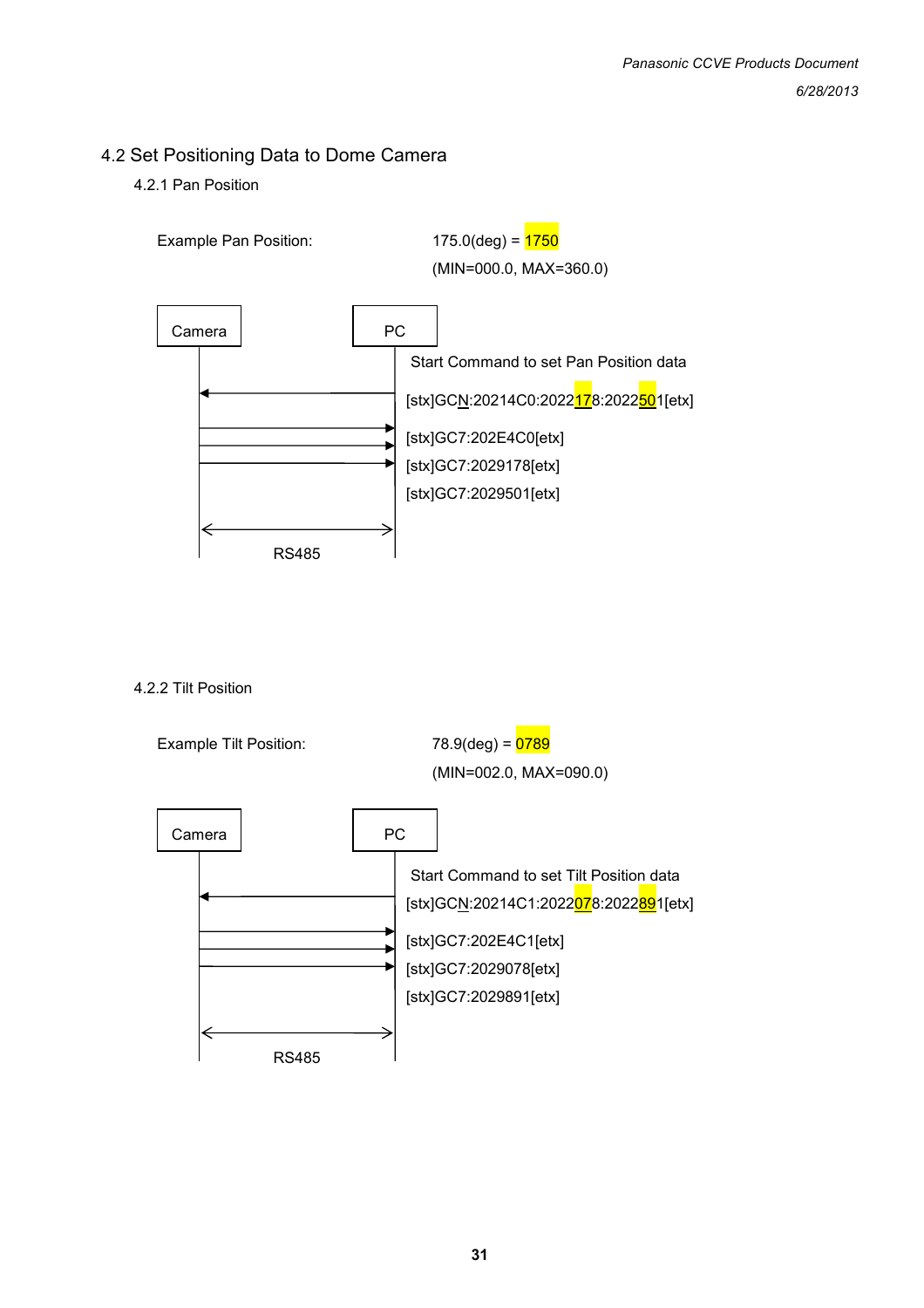![](_page_31_Figure_1.jpeg)

#### 4.2.3 Pan/Tilt Position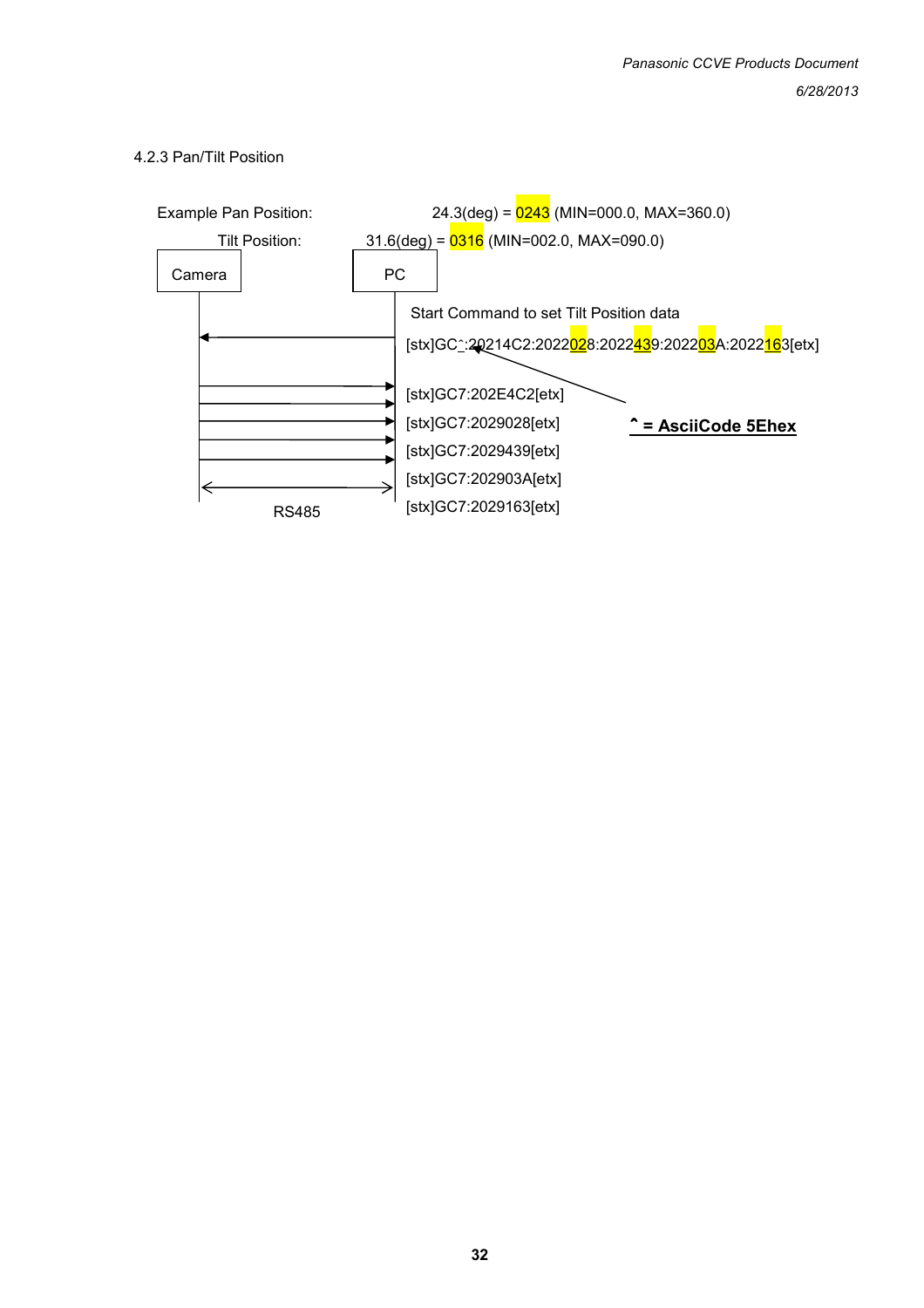#### 4.2.4 Zoom Ratio

![](_page_32_Figure_2.jpeg)

#### [Supplement]

When using "Absolute Position Control" command, consider the lifetime of the lens part, the slip ring (P/T) (lens part: 3,700,000 times of operation, slip ring: 2,400,000 times of operation) As for the slip ring, in case of using 7 years, the operation limit is about 1000 times per day.

※Please transmit the PTZF command at first, and then transmit the STOP command. Without transmitting the STOP command, PTZF operation may not work.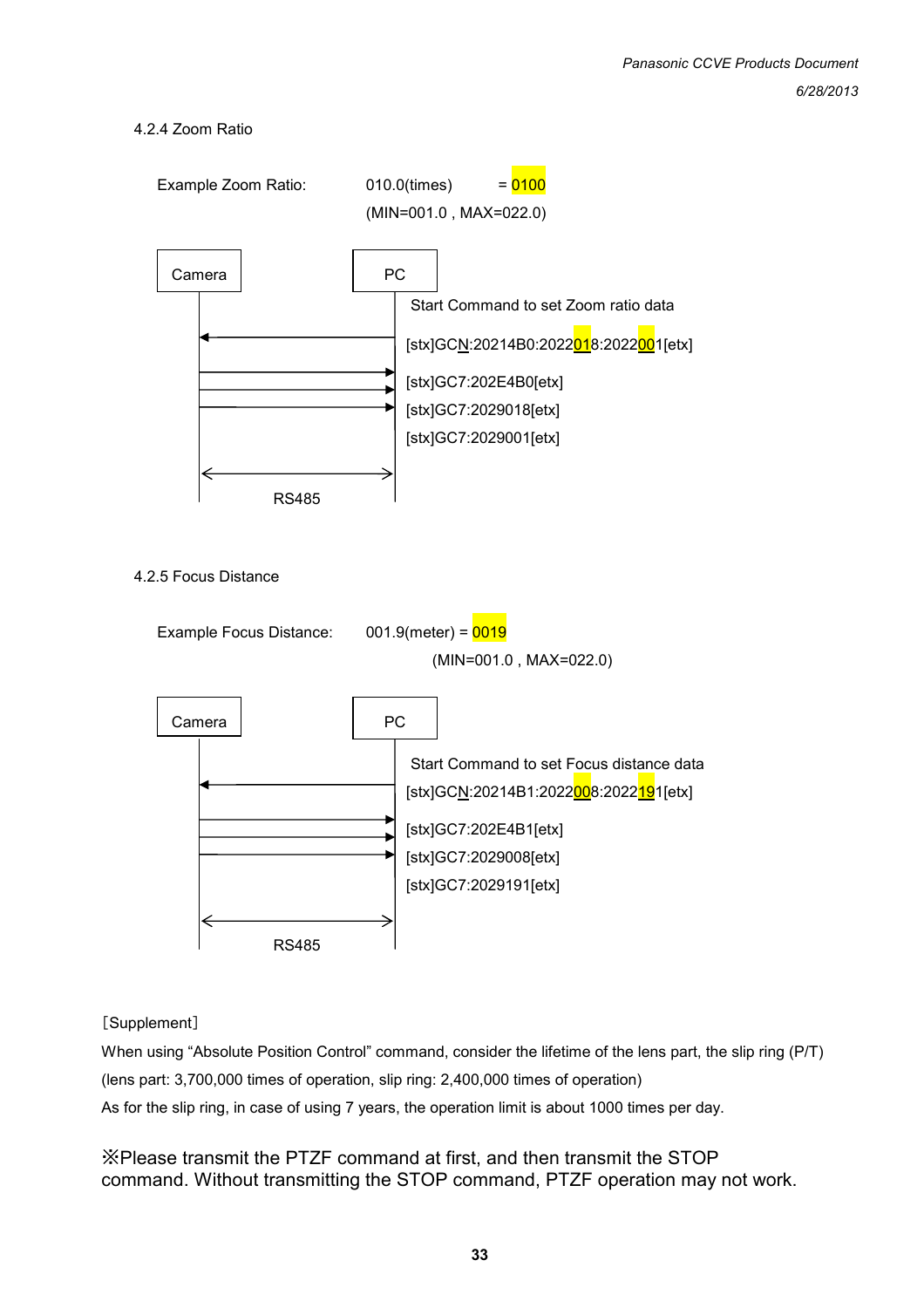#### *6/28/2013*

## **5. Direct Function Command (New and Conventional Protocol)**

Table 4

| New Protocol | <b>Conventional Protocol</b><br>[GCF: CMD : TXT] |            | Function                   | Comment                      |  |
|--------------|--------------------------------------------------|------------|----------------------------|------------------------------|--|
| <b>CMD</b>   | <b>CMD</b>                                       | <b>TXT</b> |                            |                              |  |
| 9030000      | 00219F0                                          | 0022000    | PRESET CALL                | PRESET 1 CALL                |  |
| 9030001      | 00219F0                                          | 0022010    |                            | PRESET 2 CALL                |  |
| $\tilde{}$   |                                                  |            |                            | $\tilde{\phantom{a}}$        |  |
| 903003E      | 00219F0                                          | 00223E0    |                            | PRESET 63 CALL               |  |
| 903003F      | 00219F0                                          | 00223F0    |                            | PRESET 64 CALL               |  |
| 9030040      | 00219F0                                          | 0022400    | PAN<br><b>AUTO</b>         | AUTO PAN ON                  |  |
| 9030041      | 00219F0                                          | 0022410    |                            | <b>AUTO PAN OFF</b>          |  |
| 9030042      | 00219F0                                          | 0022420    |                            | AUTO PAN SPEED INC           |  |
| 9030043      | 00219F0                                          | 0022430    |                            | AUTO PAN SPEED DEC           |  |
| 9030044      | 00219F0                                          | 0022440    |                            | AUTO PAN START POINT SET     |  |
| 9030045      | 00219F0                                          | 0022450    |                            | AUTO PAN END POINT SET       |  |
| 9030046      | 00219F0                                          | 0022460    | <b>AUTO</b><br><b>MODE</b> | AUTO MODE OFF                |  |
| 9030047      | 00219F0                                          | 0022470    |                            | <b>AUTO SEQ</b><br><b>ON</b> |  |
| 9030048      | 00219F0                                          | 0022480    |                            | AUTO SORT ON                 |  |
| 9030049      | 00219F0                                          | 0022490    |                            | AUTO PAN SWEEP AREA INVERT   |  |
| 903004A      | 00219F0                                          | 00224A0    |                            |                              |  |
| 903004B      | 00219F0                                          | 00224B0    | <b>ENDLESS</b>             | <b>ENDLESS ON</b>            |  |
| 903004C      | 00219F0                                          | 00224C0    |                            | <b>ENDLESS OFF</b>           |  |
| 903004D      | 00219F0                                          | 00224D0    | <b>DIGITAL FLIP</b>        | DIGITAL FLIP ON              |  |
| 903004E      | 00219F0                                          | 00224E0    |                            | <b>DIGITAL FLIP OFF</b>      |  |
| 903004F      | 00219F0                                          | 00224F0    | PROPO, P/T                 | PROPORTIONAL P/T ON          |  |
| 9030050      | 00219F0                                          | 0022500    |                            | PROPORTIONAL P/T OFF         |  |
| 9030051      | 00219F0                                          | 0022510    |                            |                              |  |
| 9030052      | 00219F0                                          | 0022520    |                            |                              |  |
| 9030053      | 00219F0                                          | 0022530    | SUPER DII                  | SUPER-DII<br>ON              |  |
| 9030054      | 00219F0                                          | 0022540    |                            | SUPER-DII OFF                |  |
| 9030055      | 00219F0                                          | 0022550    | AF                         | STOP AF ON (MENU ITEM)       |  |
| 9030056      | 00219F0                                          | 0022560    |                            | STOP AF OFF (MENU ITEM)      |  |
| 9030057      | 00219F0                                          | 0022570    |                            | 1 SHOT AF ON<br>(START)      |  |
| 9030058      | 00219F0                                          | 0022580    | <b>HOME POSITION</b>       | HOME POSITION MOVE           |  |
| 9030059      | 00219F0                                          | 0022590    | <b>BW</b>                  | BW ON (MENU ITEM)            |  |
| 903005A      | 00219F0                                          | 00225A0    |                            | BW OFF (MENU ITEM)           |  |
| 903005B      | 00219F0                                          | 00225B0    |                            | BW AUTO (MENU ITEM)          |  |
| 903005C      | 00219F0                                          | 00225C0    | <b>CAMERA ID</b>           | CAMERA ID ON                 |  |
| 903005D      | 00219F0                                          | 00225D0    |                            | CAMERA ID OFF                |  |
| 903005E      | 00219F0                                          | 00225E0    | <b>AREA TITLE</b>          | AREA TITLE NESW ON           |  |
| 903005F      | 00219F0                                          | 00225F0    |                            | AREA TITLE USER<br><b>ON</b> |  |
| 9030060      | 00219F0                                          | 0022600    |                            | AREA TITLE OFF               |  |
| 9030061      | 00219F0                                          | 0022610    | EL-ZOOM                    | EL-ZOOM ON                   |  |
| 9030062      | 00219F0                                          | 0022620    |                            | EL-ZOOM OFF                  |  |
| 9030063      | 00219F0                                          | 0022630    | <b>REFRESH</b>             | <b>REFRESH</b>               |  |
| 9030064      | 00219F0                                          | 0022640    | PRESET STORE               | PRESET1 SET                  |  |
| 9030065      | 00219F0                                          | 0022650    |                            | PRESET2 SET                  |  |
|              |                                                  |            |                            | $\tilde{}$                   |  |
| 90300A2      | 00219F0                                          | 0022A20    |                            | PRESET63 SET                 |  |
| 90300A3      | 00219F0                                          | 0022A30    |                            | PRESET64 SET                 |  |
| 90300A4      | 00219F0                                          | 0022A40    | <b>PATROL</b>              | <b>PLAY</b><br>PATROL(1)     |  |
| 90300A5      | 00219F0                                          | 0022A50    |                            | <b>STOP</b><br>PATROL        |  |
| 90300A6      | 00219F0                                          | 0022A60    |                            | PATROL(1)<br>LEARN           |  |
| 90300A8      | 00219F0                                          | 0022A80    | <b>IRIS</b>                | IRIS OPEN                    |  |
| 90300A9      | 00219F0                                          | 0022A90    |                            | IRIS CLOSE                   |  |
| 90300AA      | 00219F0                                          | 0022AA0    | <b>SHUTTER</b>             | SHUTTER ON                   |  |
| 90300AB      | 00219F0                                          | 0022AB0    |                            | SHUTTER OFF                  |  |
| 90300AC      | 00219F0                                          | 0022AC0    |                            | SHUTTER INC                  |  |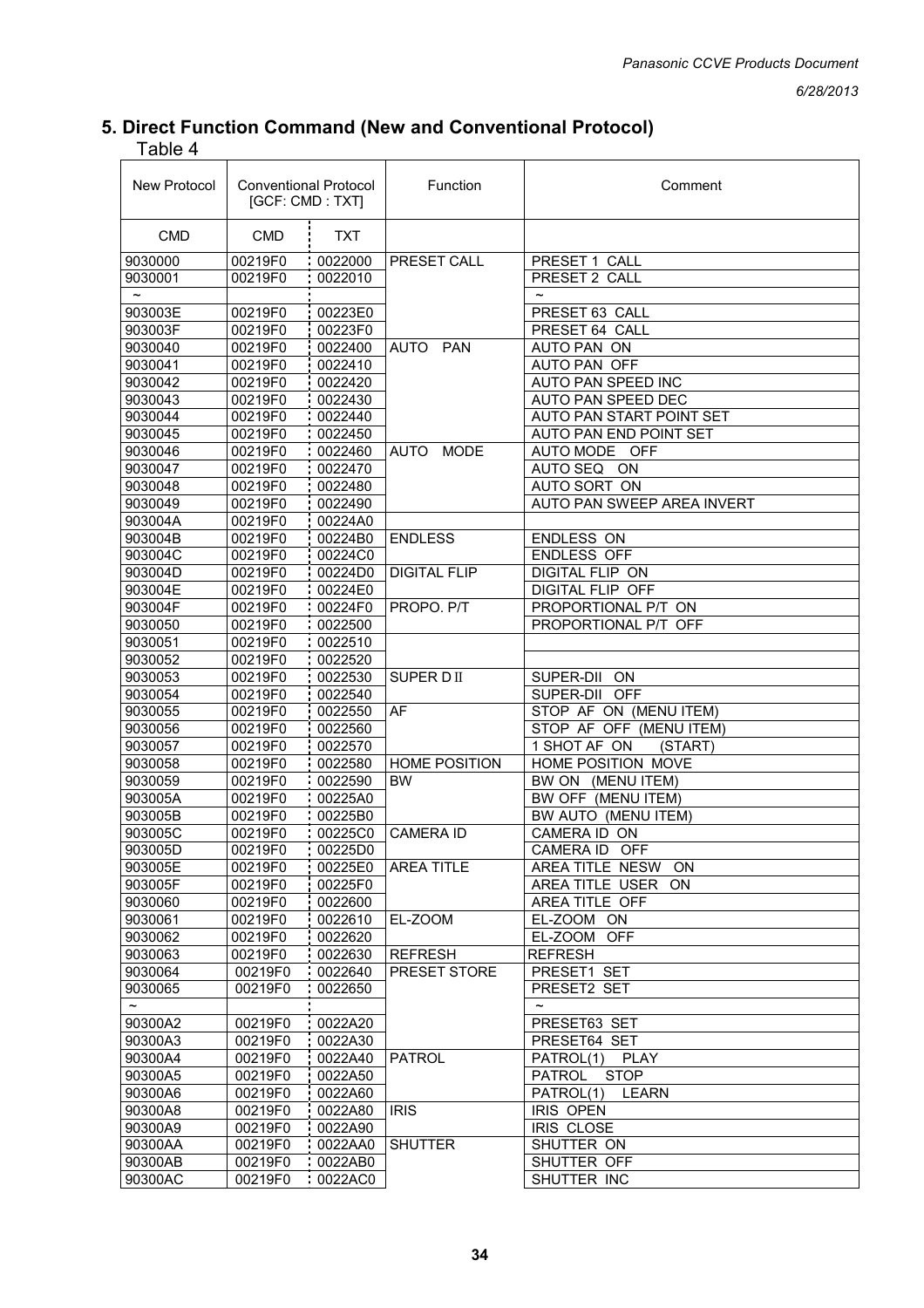*6/28/2013*

| 90300AD               | 00219F0 | 0022AD0              |                      | SHUTTER DEC                               |
|-----------------------|---------|----------------------|----------------------|-------------------------------------------|
| 90300AE               | 00219F0 | 0022AE0              | <b>AGC</b>           | AGC ON                                    |
| 90300AF               | 00219F0 | 0022AF0              |                      | AGC OFF                                   |
| 90300B0               | 00219F0 | 0022B00              | <b>SENS UP FIX</b>   | SENS UP FIX<br>ON                         |
| 90300B1               | 00219F0 | .0022B10             |                      | SENS UP FIX<br><b>OFF</b>                 |
| 90300B2               | 00219F0 | $\overline{0022B20}$ |                      | SENS UP FIX INC                           |
| 90300B3               | 00219F0 | 0022B30              |                      | SENS UP FIX DEC                           |
| 90300B4               | 00219F0 | 0022B40              | SENS UP AUTO         | SENS UP AUTO ON                           |
| 90300B5               | 00219F0 | 0022B50              |                      | SENS UP AUTO OFF                          |
| 90300B6               | 00219F0 | 0022B60              |                      | <b>SENS UP AUTO INC</b>                   |
| 90300B7               | 00219F0 | 0022B70              |                      | SENS UP AUTO DEC                          |
| 90300B8               | 00219F0 | 0022B80              | LL phase             | LL Phase INC                              |
|                       | 00219F0 |                      |                      |                                           |
| 90300B9               |         | 0022B90              |                      | LL Phase DEC                              |
| 90300BA               | 00219F0 | 0022BA0              | 180 deg pan turn     | 180 deg pan turn                          |
| 90300BB               | 00219F0 | 0022BB0              | <b>CLEANING</b>      | <b>CLEANING ON (MENU)</b>                 |
| 90300BC               | 00219F0 | 0022BC0              |                      | CLEANING OFF (MENU)                       |
| 90300BD               | 00219F0 | 0022BD0              | <b>BW DURATION</b>   | <b>BW DURATION TIME 10S</b>               |
| 90300BE               | 00219F0 | 0022BE0              | <b>TIME</b>          | <b>BW DURATION TIME 30S</b>               |
| 90300BF               | 00219F0 | 0022BF0              |                      | <b>BW DURATION TIME 60S</b>               |
| 90300C0               | 00219F0 | 0022C00              |                      | <b>BW DURATION TIME 300S</b>              |
| 90300C1               | 00219F0 | 0022C10              | <b>PATROL</b>        | <b>PATROL2 PLAY</b>                       |
|                       |         |                      |                      | (Implement PATROL STOP 90300A5 to stop)   |
| 90300C2               | 00219F0 | 0022C20              |                      | <b>PATROL3 PLAY</b>                       |
| 90300C3               | 00219F0 | 0022C30              |                      | <b>PATROL4 PLAY</b>                       |
| 90300C4               | 00219F0 | 0022C40              |                      | <b>PATROL2 LEARN</b>                      |
| 90300C5               | 00219F0 | 0022C50              |                      | <b>PATROL3 LEARN</b>                      |
| 90300C6               | 00219F0 | 0022C60              |                      | <b>PATROL4 LEARN</b>                      |
| 90300C7               | 00219F0 | 0022C70              | <b>AUTO TRACKING</b> | <b>AUTO TRACKING</b>                      |
|                       |         |                      |                      | (Implement AUTO MODE OFF 9030046 to stop) |
| 90300C8               | 00219F0 | 0022C80              | <b>STABILIZER</b>    | <b>STABILIZER ON</b>                      |
| 90300C9               | 00219F0 | 0022C90              |                      | <b>STABILIZER OFF</b>                     |
| 90300CA               | 00219F0 | 0022CA0              | <b>OSD</b>           | P/T/Z Position Display ON                 |
| 90300CB               | 00219F0 | 0022CB0              |                      | P/T/Z Position Display OFF                |
| $\tilde{}$            |         |                      |                      | N/A                                       |
| $\tilde{\phantom{a}}$ |         |                      |                      | N/A                                       |
| 9031000               |         |                      | <b>PRESET CALL</b>   | <b>PRESET 1 CALL</b>                      |
| 9031001               | $---$   | ---                  |                      | <b>PRESET 2 CALL</b>                      |
|                       | ---     |                      |                      | $\sim$                                    |
|                       |         |                      |                      |                                           |
| 90310FE               | ---     |                      |                      | PRESET 255 CALL                           |
| 90310FF               | ---     |                      |                      | <b>PRESET 256 CALL</b>                    |
| $\tilde{\phantom{a}}$ |         |                      |                      | N/A                                       |
| $\tilde{\phantom{a}}$ |         |                      |                      | N/A                                       |
| 903112C               | ---     | $\sim$               | <b>PRESET SET</b>    | <b>PRESET 1 SET</b>                       |
| 903112D               | ---     | ---                  |                      | <b>PRESET 2 SET</b>                       |
| $\tilde{\phantom{a}}$ |         |                      |                      | $\tilde{\phantom{a}}$                     |
| 903122A               |         |                      |                      | <b>PRESET 255 SET</b>                     |
| 903122B               | ---     | ---                  |                      | PRESET 256 SET                            |

When camera received preset store command: 9030064-90300A3, " MEMORY" is displayed for 3 seconds.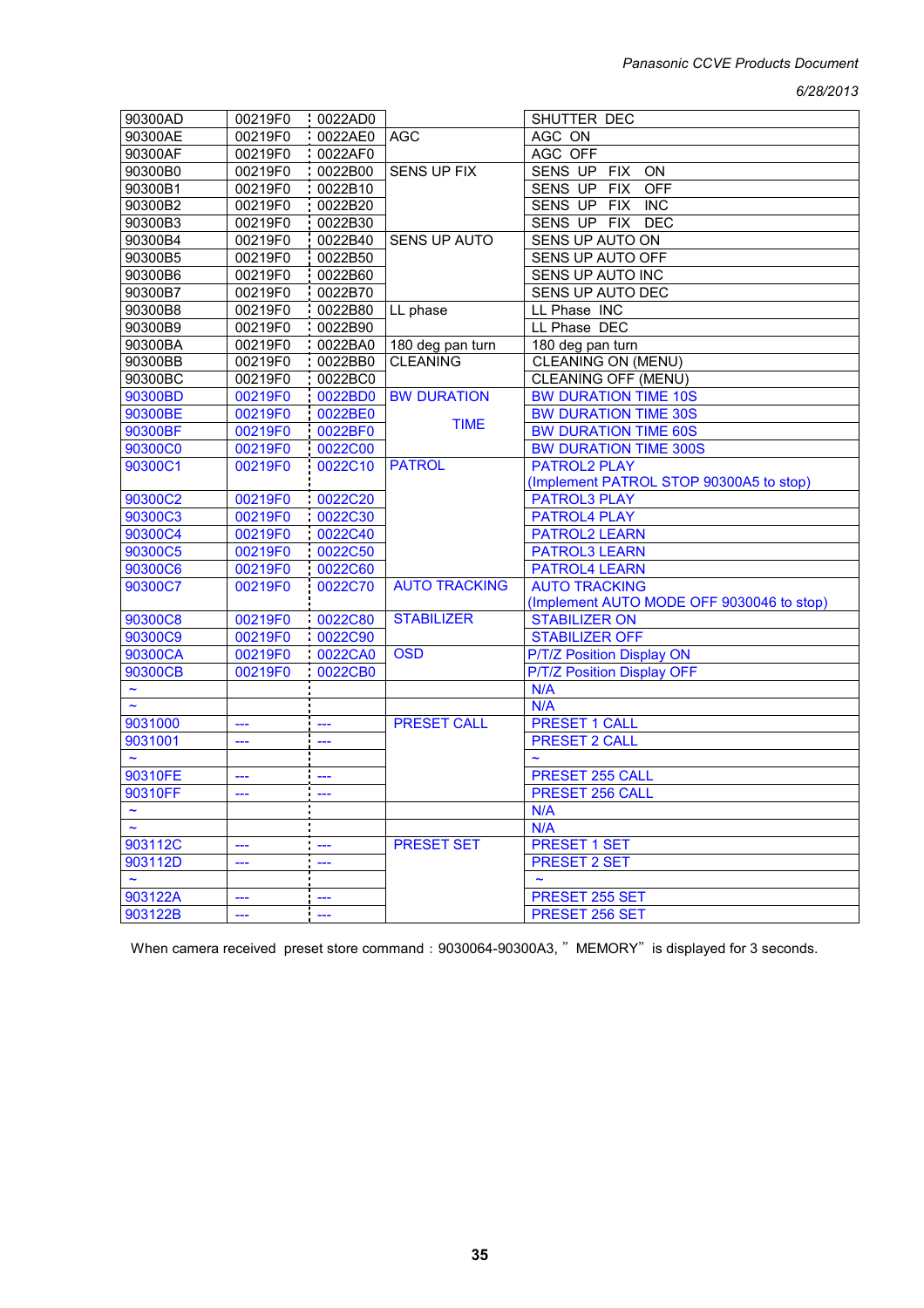#### **6. Auto Tracking Control** *only for CW970 model*

- 6.1 Control Auto-Tracking
- 6.1.1 Search in the whole area and start Auto-Tracking

![](_page_35_Figure_4.jpeg)

#### 6.1.2 Select the target and start Auto-Tracking

![](_page_35_Figure_6.jpeg)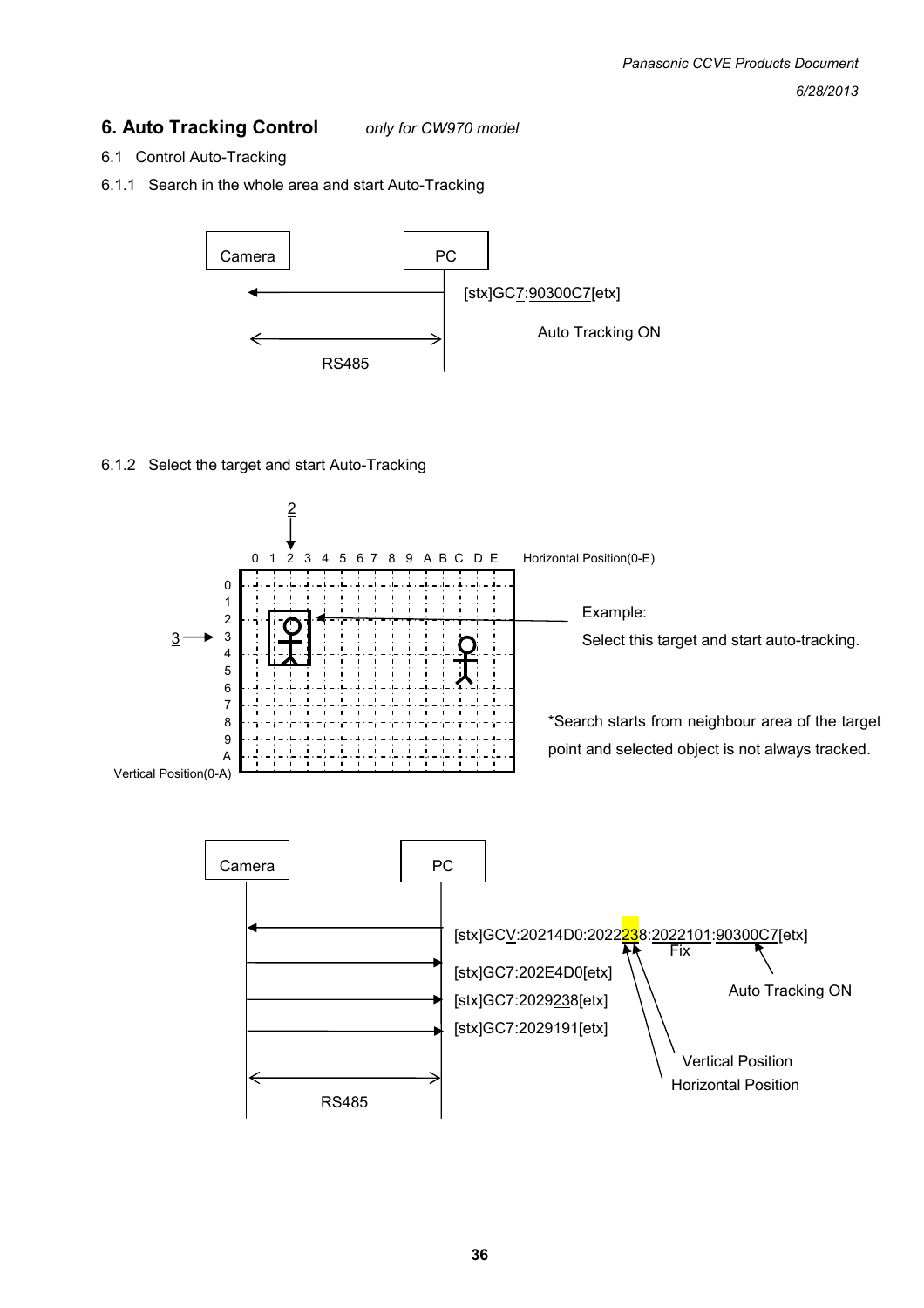#### 6.1.3 Stop Auto-Tracking

![](_page_36_Figure_2.jpeg)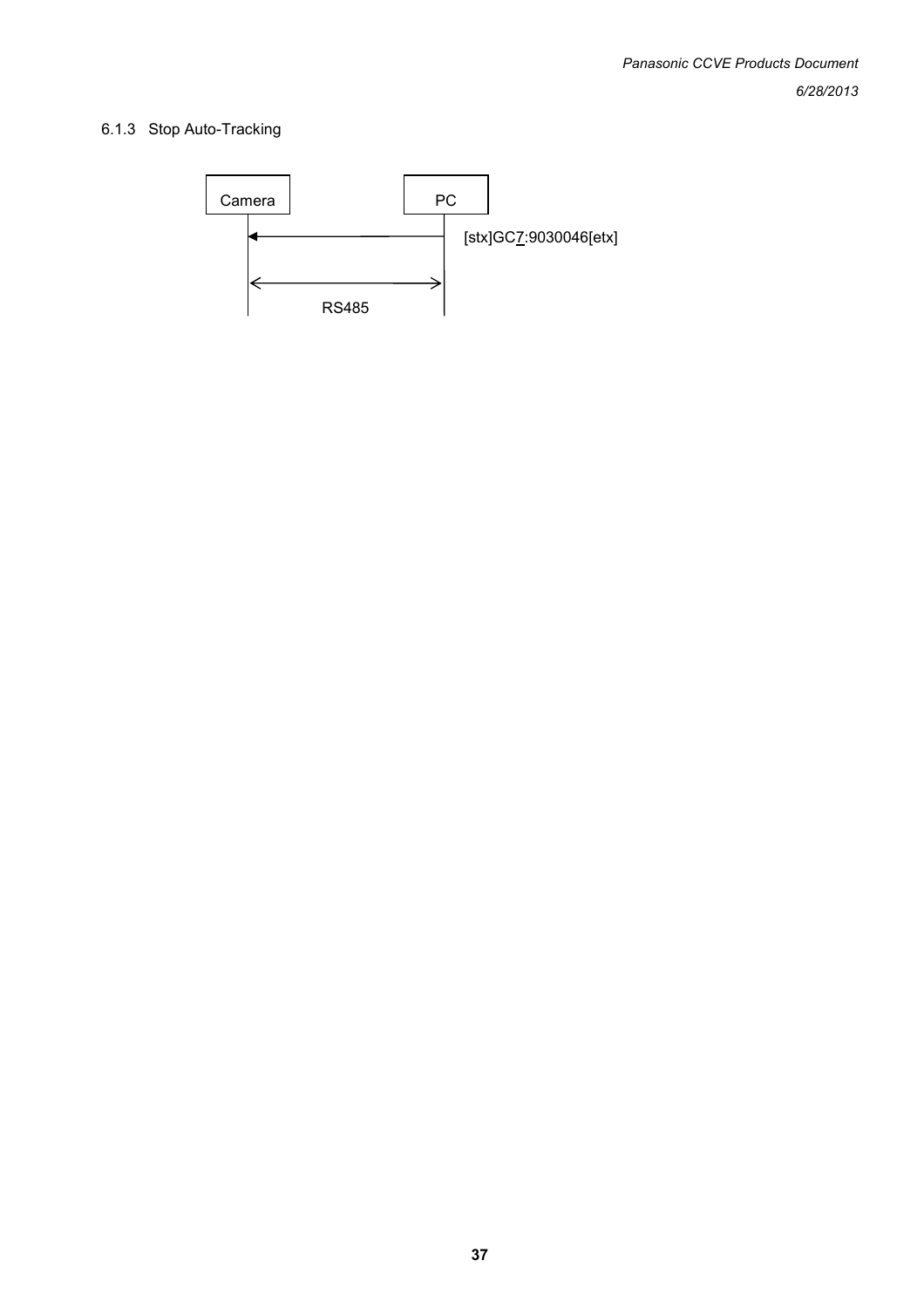6.2 Get the information of Auto-Tracking

6.2.1 Get the status of Auto-Tracking

![](_page_37_Figure_3.jpeg)

6.2.2 Get the information of PTZ movement during Auto-Tracking

![](_page_37_Figure_5.jpeg)